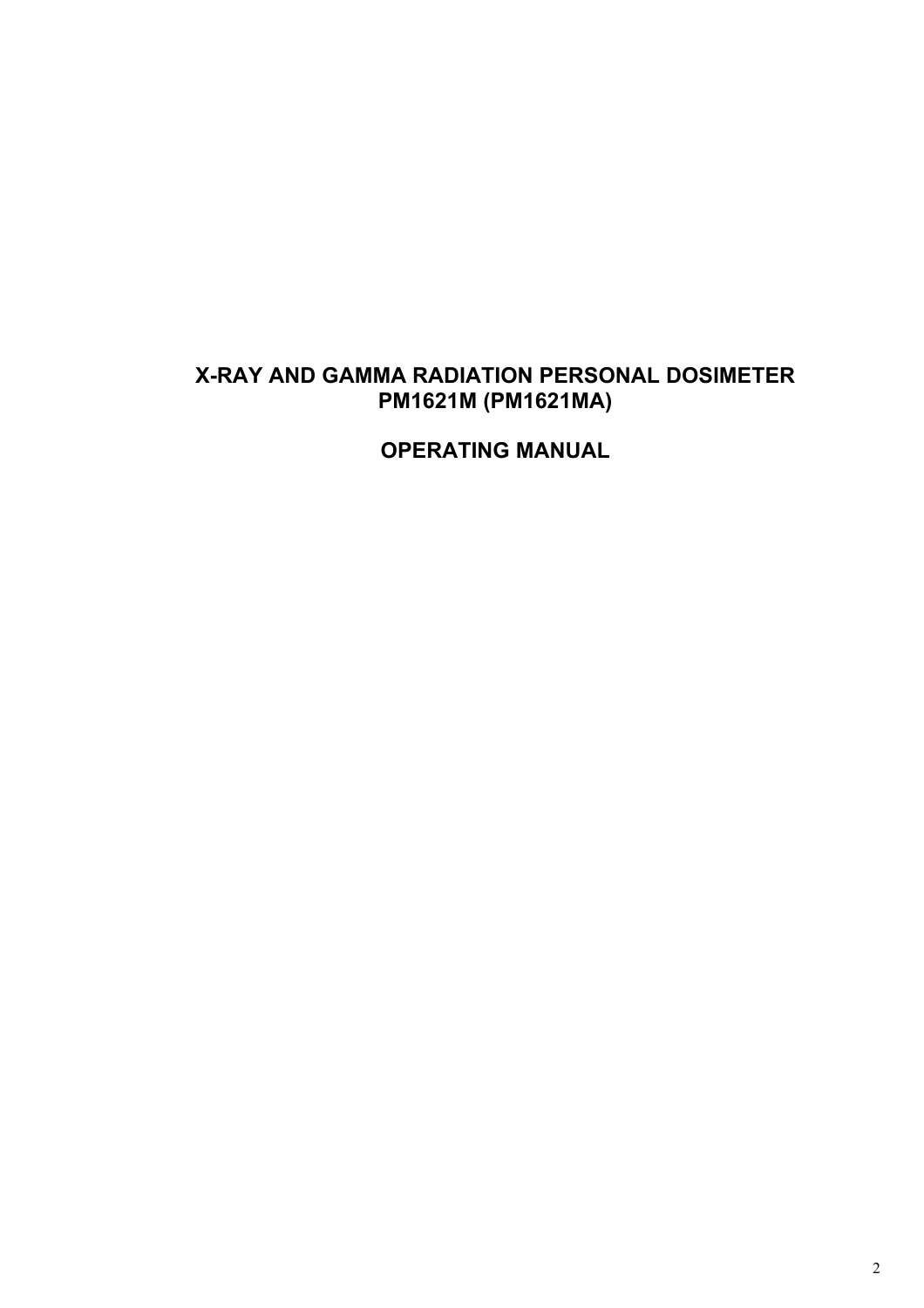## *CONTENTS*

| 1 DESCRIPTION AND OPERATION OF THE INSTRUMENT5 |     |
|------------------------------------------------|-----|
|                                                |     |
|                                                |     |
|                                                |     |
|                                                |     |
|                                                |     |
|                                                |     |
|                                                |     |
|                                                |     |
|                                                |     |
|                                                | .26 |
|                                                | .27 |
|                                                | .28 |
|                                                | 29  |

| ATTACHMENT A Overall dimensions. Effective center of the detector30        |  |
|----------------------------------------------------------------------------|--|
| ATTACHMENT B Diagram of instrument rotation to measure angular response 31 |  |
|                                                                            |  |
| ATTACHMENT D Typical instrument energy dependence relative                 |  |
| to the energy 662 keV of <sup>137</sup> CS gamma radiation33               |  |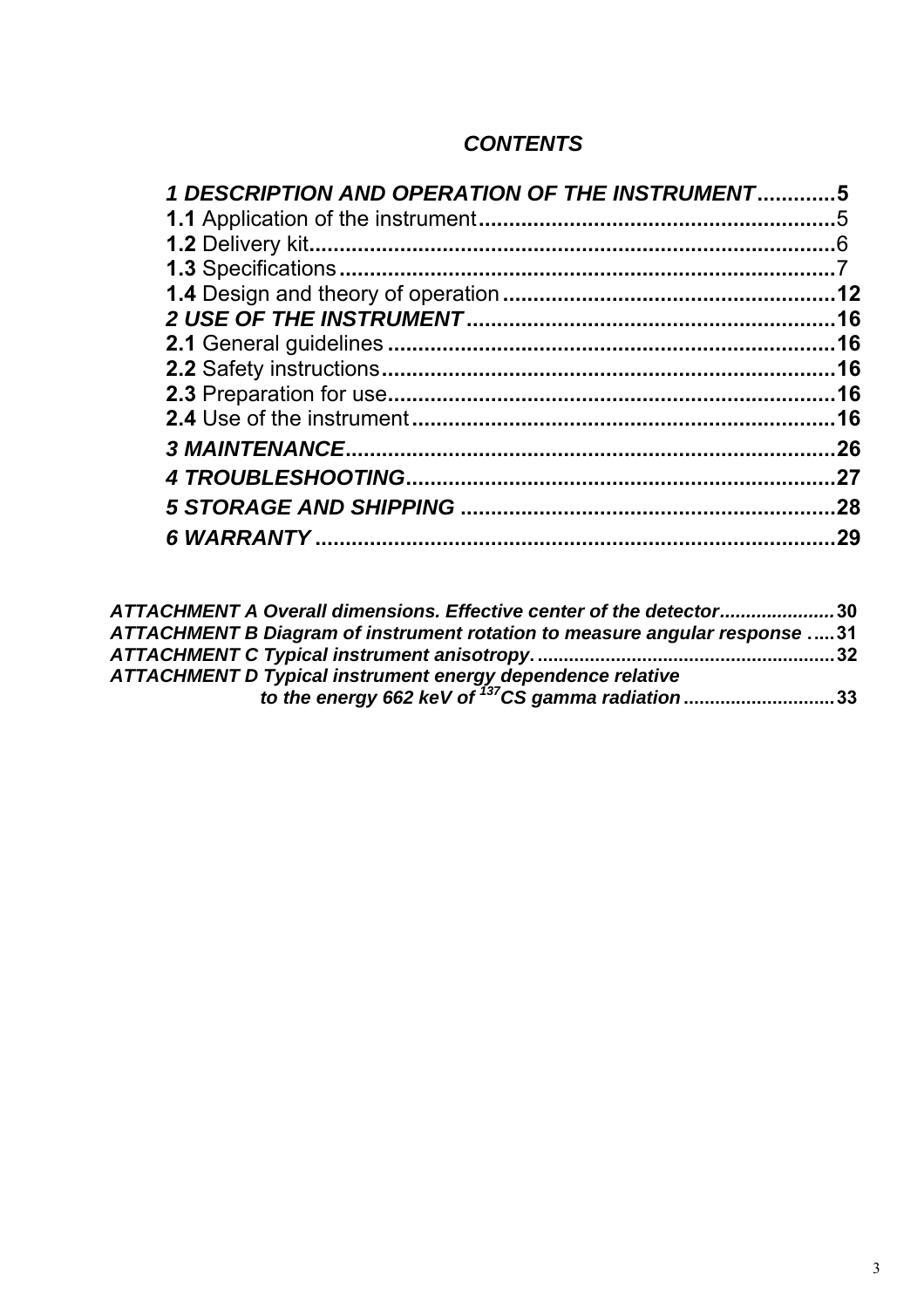This manual is intended to describe the design, operation and use of the X-ray and gamma radiation personal dosimeter PM1621M (PM1621MA) (hereinafter referred to as the device or instrument).

The Operating Manual includes the general description, specifications of the instrument, as well as other information necessary for the proper operation of the instrument and understanding of device capabilities.

Changes may be made to the instrument electrical scheme, construction, design and software that do not influence the specifications and, therefore, may be not specified in this manual.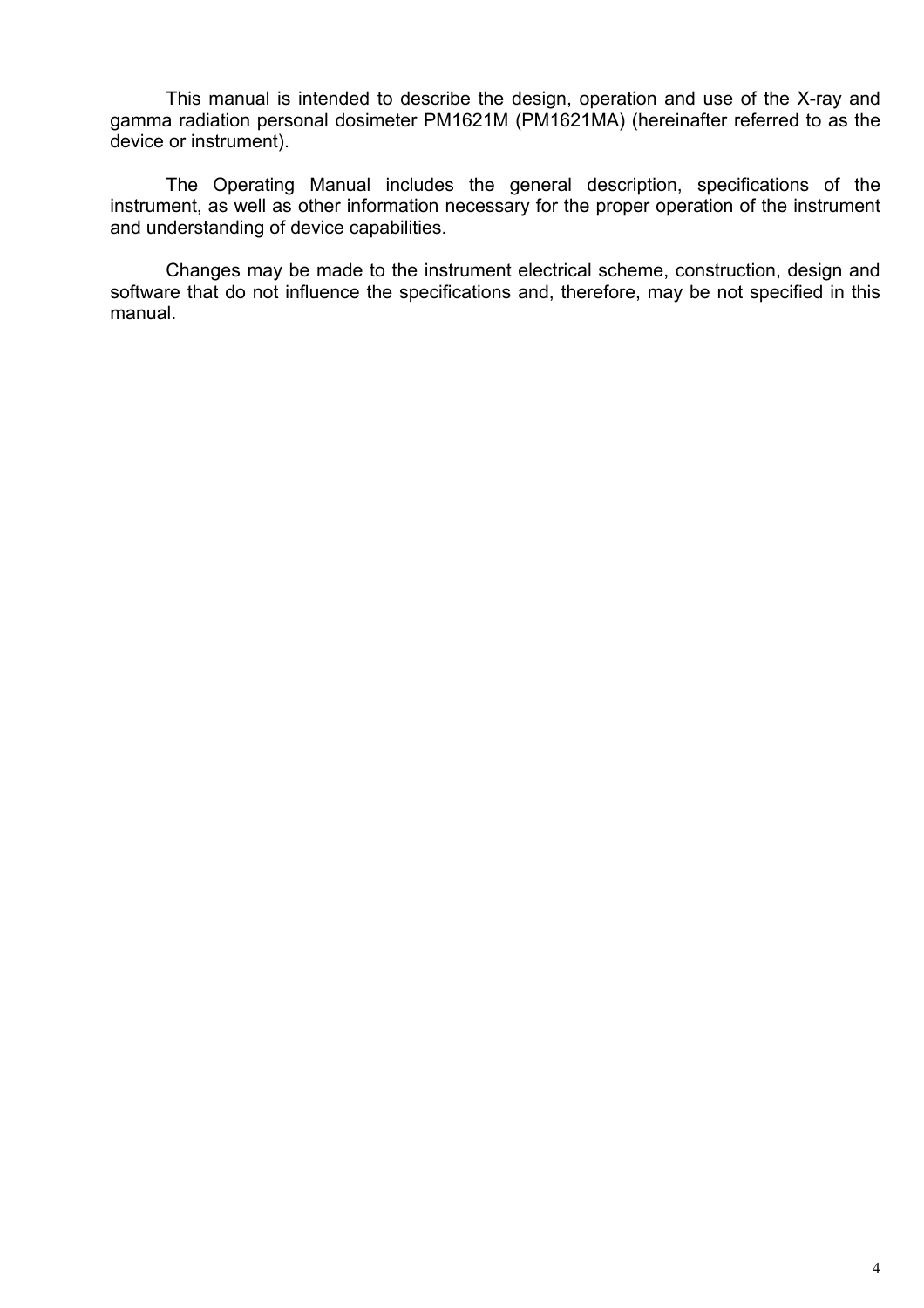## **1 DESCRIPTION AND OPERATION OF THE INSTRUMENT**

## **1.1 Application of the instrument**

The PM1621M (PM1621MA) X-ray and gamma radiation dosimeter is designed to provide:

- continuous measurement of the personal dose equivalent (hereinafter referred to as dose equivalent or DE) of external gamma and X-ray (hereinafter photon) radiation  $H_P(10)$ 

- continuous measurement of the time DE accumulation;

- continuous measurement of the personal dose equivalent rate of external photon radiation  $\dot{\mathrm{H}}_{\mathrm{P}}(10)$  (hereinafter dose equivalent rate or DER);

- search, detection and localization of gamma radiation sources;

- communication of information accumulated and stored in the device's non-volatile memory through an infra-red (IR) communication channel (the protocol is compatible with IrDA interface) into a personal computer (PC) using an internal or external IR adapter.

Instruments may be used independently or as a part of a system for everyday, efficient and emergency dosimetric control of personnel, production facilities and units where there is a potential or real risk of exposure to external X-ray and gamma radiation. Customs and border officers, personnel of nuclear facilities; radiological and isotope laboratories; officers of the emergency services; civil defense, fire brigades, police, as well as in other spheres where measurement of personal dose equivalent and personal dose equivalent rate will be notified by an alarm when the preset dose and dose rate levels are exceeded. Information about the dose accumulation and dose rate over time, as well as association of the measured parameters with an individual makes systematization and complex analysis of the accumulated dosimetric information feasible.

Operating conditions:

-ambient air temperature from minus 40°C up to plus 60°C;

- relative humidity up to 98 % at the temperature  $35^{\circ}$  C;
- pressure from 84 up to 106,7 kPa.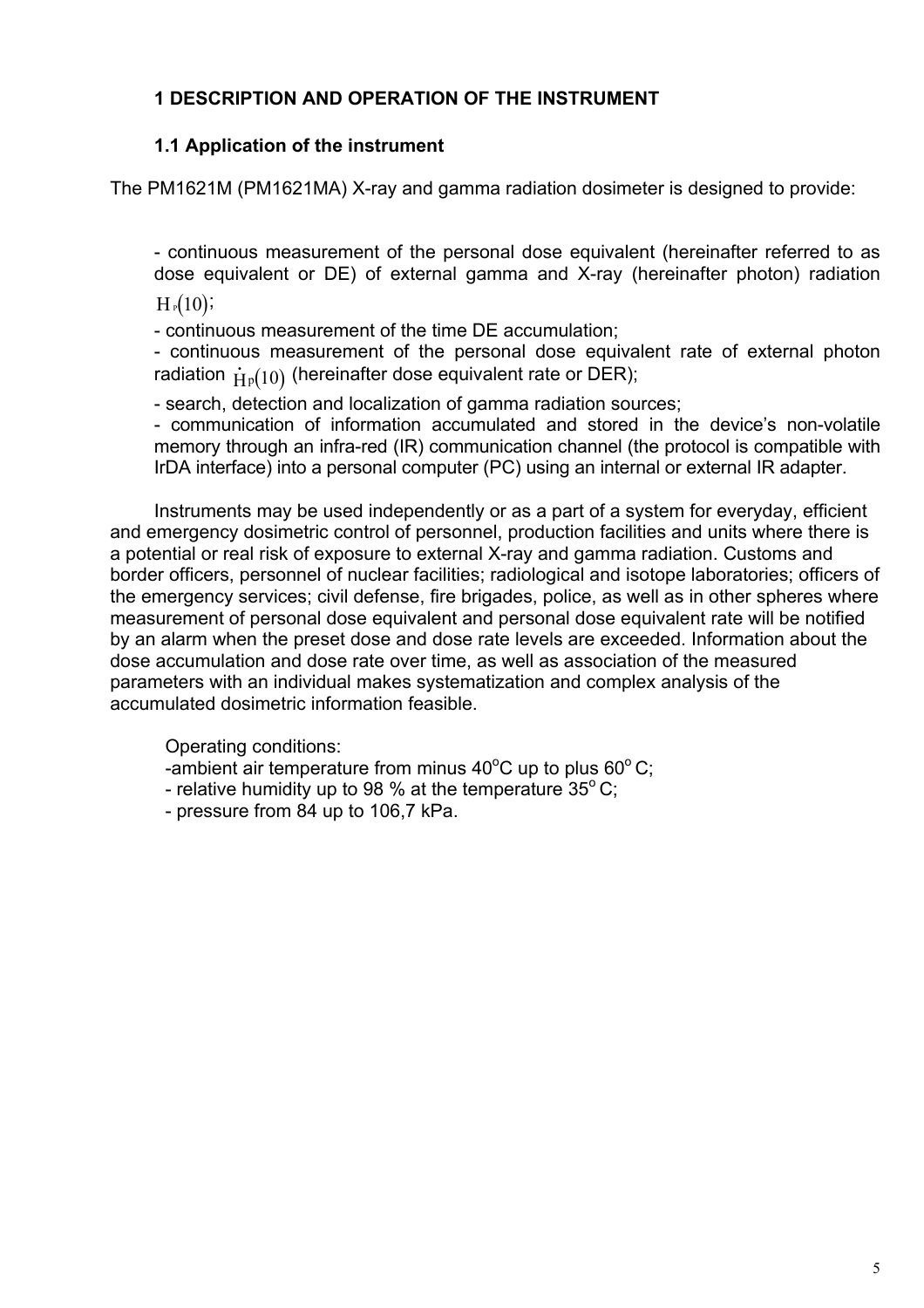## **1.2 Delivery kit**

1.2.1 Delivery kit of the instrument is specified in the table 1.1.

Table 1.1

| Item                                                                                       | Quantity, pcs. |
|--------------------------------------------------------------------------------------------|----------------|
| X-ray and gamma radiation dosimeter PM1621M                                                |                |
| (PM1621MA)                                                                                 |                |
| CD Disk with "System of Data Collection and                                                |                |
| Processing for the 1621/1603/1604 Devices" software                                        |                |
| Operating manual                                                                           |                |
| Package                                                                                    |                |
| Alkaline AA-type battery (PANASONIC POWER LINE                                             |                |
| LR6 or similar) $^{2)}$                                                                    |                |
| Accessories: $^{-1}$                                                                       |                |
| Infrared communication kit                                                                 |                |
| Pouch <sup>1)</sup>                                                                        |                |
| Alkaline AA-type battery (Energizer L91BP-2 or                                             |                |
| similar) $^{3)}$                                                                           |                |
| <sup>1)</sup> Available as an option by special order.                                     |                |
| <sup>2)</sup> Used within the temperature range of minus $20 -$ plus 60 °C. Usage of other |                |
| batteries with similar parameters is allowed.                                              |                |
| <sup>3)</sup> Used within the temperature range of minus $40 -$ plus 60 °C. Usage of other |                |
| batteries with similar parameters is allowed.                                              |                |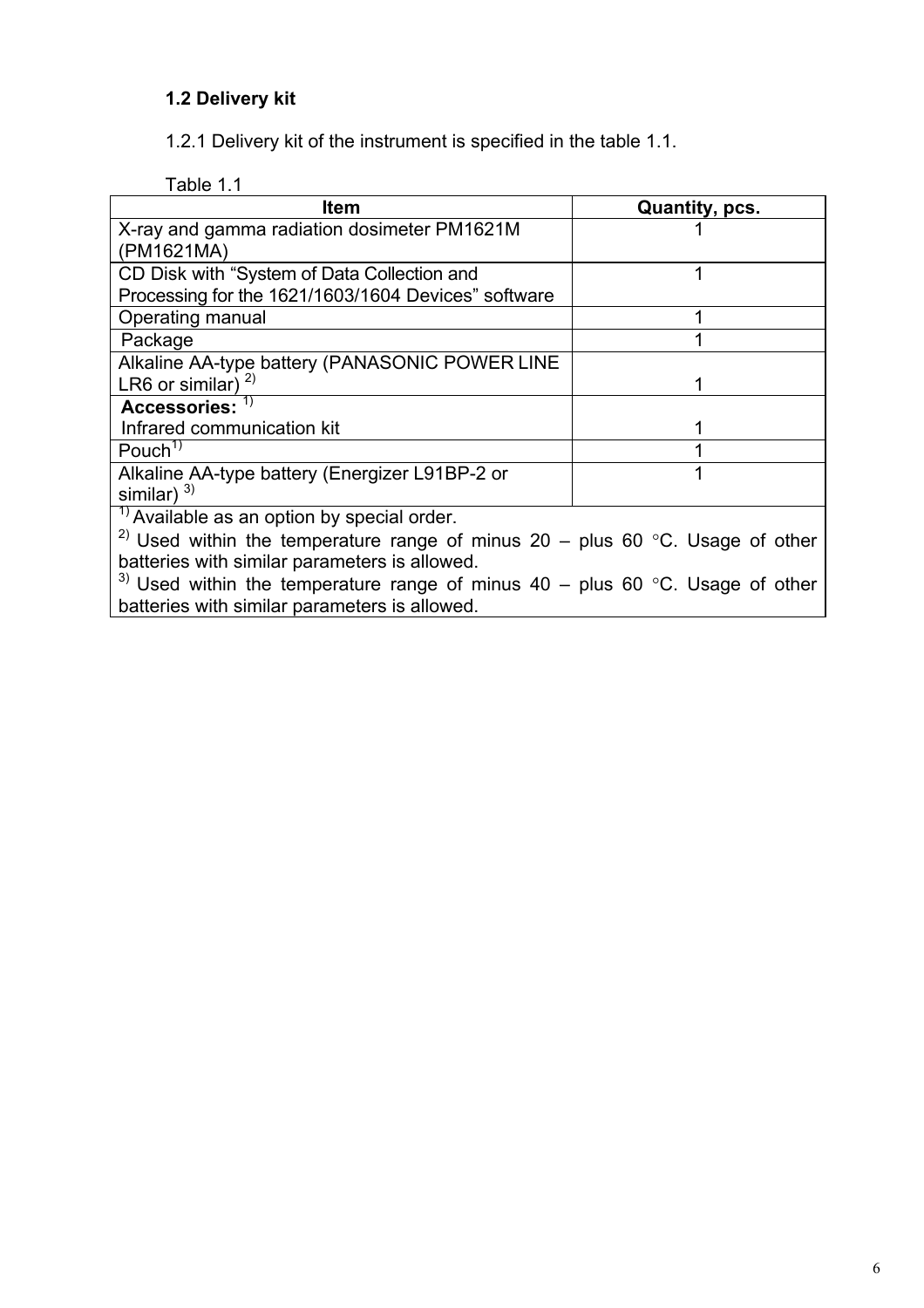# **1.3 Specifications**

| 1            | Operating mode:                                                               | - indication of photon radiation DER;<br>- indication of photon radiation DE;<br>- indication of the instrument's number;<br>- PC data exchange;<br>- search;<br>- indication of the audible alarm;<br>- indication of the vibration alarm;<br>- set mode;<br>- indication of partial and critical battery<br>discharge;<br>- audible, vibration and visual (blinking red<br>LED) alarming at exceeding of the preset DE<br>or DER thresholds. |
|--------------|-------------------------------------------------------------------------------|------------------------------------------------------------------------------------------------------------------------------------------------------------------------------------------------------------------------------------------------------------------------------------------------------------------------------------------------------------------------------------------------------------------------------------------------|
| $\mathbf{2}$ | DER measurement range:<br>- for the PM1621M modification                      | $0.1 \mu Sv/h - 100 \text{ mSv/h}$ ;                                                                                                                                                                                                                                                                                                                                                                                                           |
|              | - for the PM1621MA modification                                               | $0.01 \mu Sv/h - 2.00 \text{ Sv/h}.$                                                                                                                                                                                                                                                                                                                                                                                                           |
|              | - DER indication sub-range                                                    | $0.01 - 9.99 \mu Sv/h;$<br>$10.0 - 99.9 \,\mu\text{Sv/h}$ ;<br>100 - 999 µSv/h;<br>$1.00 - 9.99$ mSv/h;<br>$10.0 - 99.9$ mSv/h;<br>100 - 200 mSv/h;<br>100 - 999 mSv/h (PM1621MA);<br>1.00 - 2.00 Sv/h (PM1621MA).                                                                                                                                                                                                                             |
|              | <b>DER</b><br>analogue<br>scale<br>(seven<br>segments) in a logarithmic gauge | Number of indicated segments (from left to<br>right) corresponds to the following DER<br>threshold values on the LCD display:<br>- one segment - $\geq$ 0.1 $\mu$ Sv/h;<br>- two segments - $\geq 1$ $\mu$ Sv/h;<br>- three segments - $\geq$ 10 $\mu$ Sv/h;<br>- four segments - $\geq 100 \mu Sv/h$ ;<br>- five segments $- \ge 1$ mSv/h;<br>- six segments - $\geq$ 10 mSv/h;<br>- seven segments $- \geq 100$ mSv/h.                       |
|              | 3 Maximum permissible intrinsic relative<br>error of DER measurement          | $\pm(15 + K_1)' + K_2'$ ) %,<br>where ` - DER value, mSv/h;<br>$K_1$ – coefficient 0.0015 (mSv/h);<br>$K_2$ – coefficient 0.01 (mSv/h) <sup>-1</sup> .                                                                                                                                                                                                                                                                                         |
|              | 4 DE measurement range                                                        | $1.0 \mu Sv - 9.99 Sv$ ;                                                                                                                                                                                                                                                                                                                                                                                                                       |
|              | Maximum permissible intrinsic relative<br>error of DE measurement             | $± 15 %$ .                                                                                                                                                                                                                                                                                                                                                                                                                                     |
| 5            | DE indication range<br>Indication sub-ranges:                                 | $0.01 \mu Sv - 9.99 Sv$ .<br>$0.01 - 9.99 \mu Sv$ ;<br>$10.0 - 99.9 \,\mu\text{S}v$ ;<br>$100 - 999 \mu Sv$ ;<br>$1.00 - 9.99$ mSv;<br>$10.0 - 99.9$ mSv;<br>100 - 999 mSv;<br>$1.0 - 9.99$ Sv.                                                                                                                                                                                                                                                |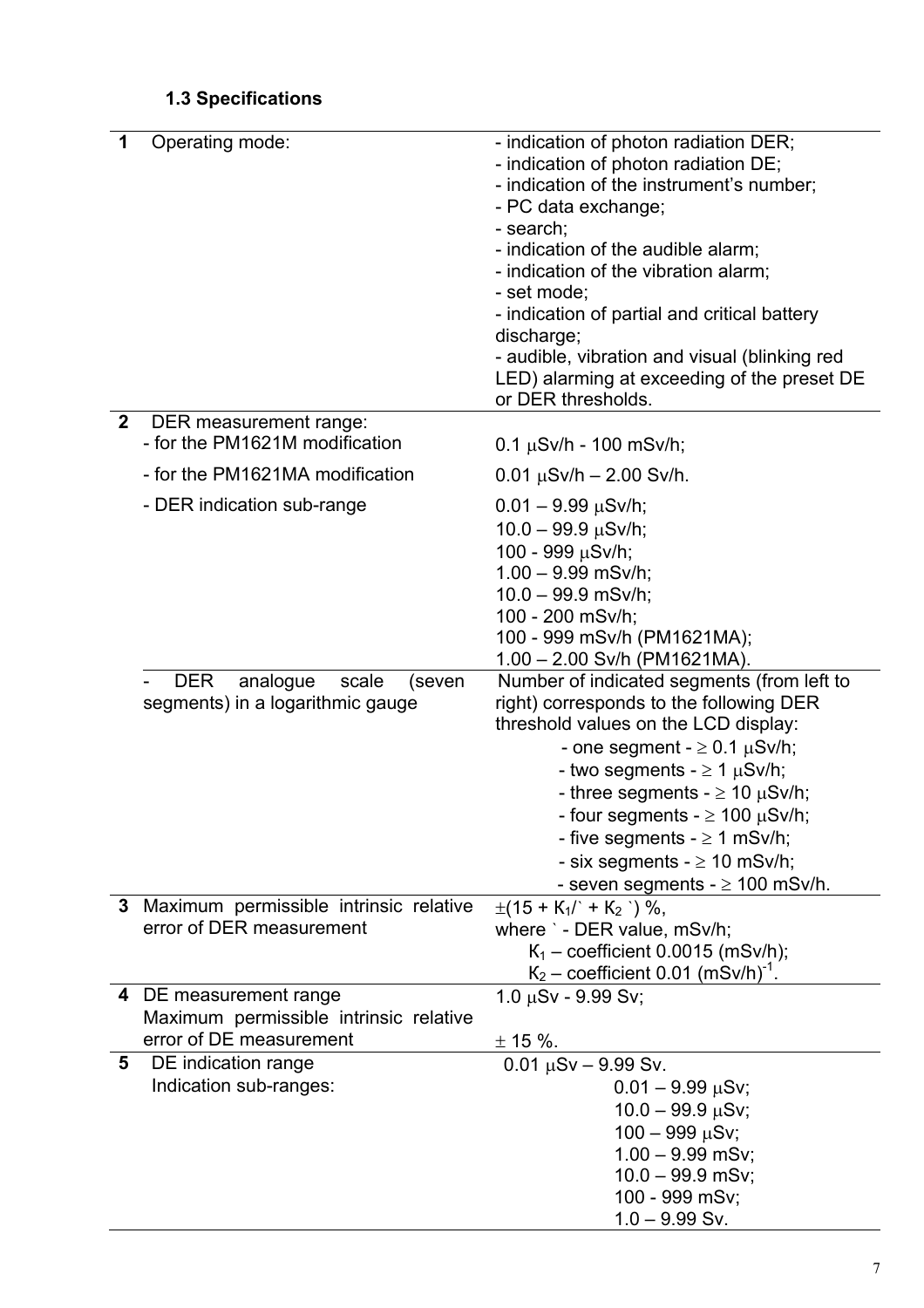**6** Discreteness of DE accumulation time indication 1 h.

 **7** The instrument provides inputting, storage in a non-volatile memory and continuous control of two threshold DER and DE levels within the whole measurement range. When the preset first and second DER and DE alarm threshold levels are exceeded the instrument produces audible, vibration and visual (blinking red LED) signals. Discreteness of threshold level setting Unit of lower-order indicated position.

| 8 Registered energy range               | $0.01 - 20$ MeV. |
|-----------------------------------------|------------------|
| Energy response relative to 0.662       |                  |
| MeV $(^{137}Cs)$ (see Attachment D), no |                  |
| more than                               | $\pm$ 30 %.      |
|                                         |                  |

**9** Anisotropy (see Attachment C)of the device for each energy does not exceed values (in %) presented in Table 1.2, when the device is rotated in the horizontal plane (Attachment B, figure B.1) and values (in %) presented in Table 1.3, when the device is rotated in the vertical plane (Attachment B, figure B.2).

Table 1.2

| Angle of detection relative to the |       | Energy of gamma radiation, MeV |      |
|------------------------------------|-------|--------------------------------|------|
| direction of graduation, °         |       | Anisotropy                     |      |
|                                    | 0.059 | 0.662                          | 1.25 |
|                                    | O     |                                | 0    |
| 15                                 | ±5    | ±5                             | ±5   |
| 30                                 | ±10   | ±10                            | ±10  |
| 45                                 | ±20   | ±15                            | ±15  |
| 60                                 | ±40   | ±20                            | ±20  |
| $-15$                              | ±5    | ±5                             | ±5   |
| $-30$                              | ±10   | ±10                            | ±10  |
| $-45$                              | ±20   | ±15                            | ±15  |
| $-60$                              | ±40   | ±20                            | ±20  |

## Table 1.3

| Angle of detection relative to |       | Energy of gamma radiation, MeV |      |
|--------------------------------|-------|--------------------------------|------|
| the direction of graduation, ° |       | Anisotropy                     |      |
|                                | 0.059 | 0.662                          | 1.25 |
| ი                              | 0     |                                | 0    |
| 15                             | ±5    | ±5                             | ±5   |
| 30                             | ±10   | ±10                            | ±10  |
| 45                             | ±20   | ±15                            | ±15  |
| 60                             | ±40   | ±20                            | ±20  |
| $-15$                          | ±5    | ±5                             | ±5   |
| $-30$                          | ±10   | ±10                            | ±10  |
| $-45$                          | ±20   | ±15                            | ±15  |
| $-60$                          | ±40   | ±20                            | ±20  |

| 10 Coefficient of variation (deviation of the |      |
|-----------------------------------------------|------|
| instrument's readings caused by statistic     |      |
| fluctuations) at DER measurement at a         |      |
| confidence coefficient 0,95, no more than     | ±15% |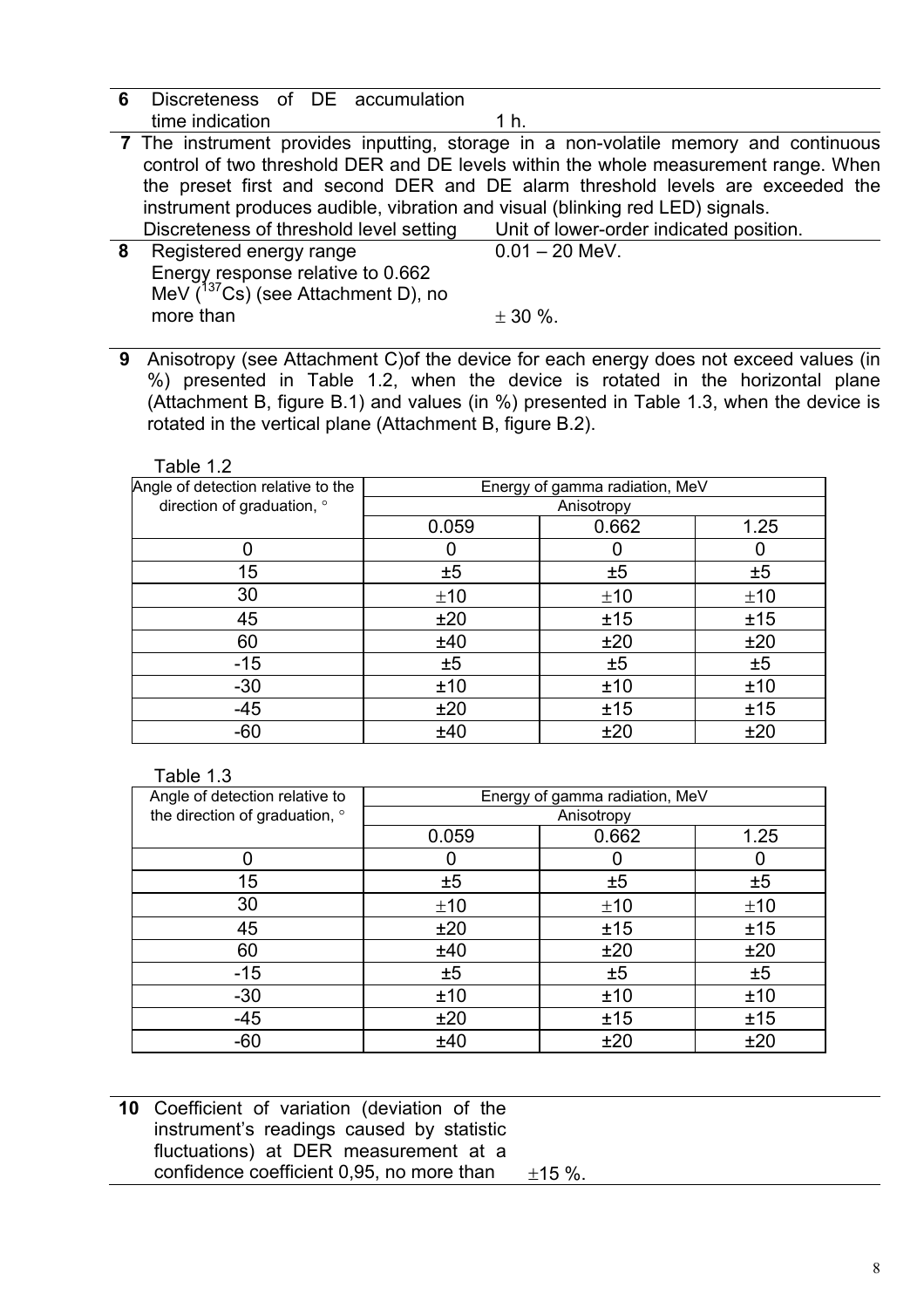| 11<br>12 | Maximum permissible additional relative<br>error of DER measurement:<br>- at temperature variations from minus 40<br>to plus $60^{\circ}$ C<br>- at relative humidity of ambient air 98 %<br>at 35 $\degree$ C<br>at power voltage variations from<br>nominal value to limiting voltage values<br>- on exposure to magnetic field of 400 A/m<br>strength<br>exposure to radio frequency<br>on<br>electromagnetic fields of 10 V/m strength<br>LCD backlight at pressing LIGHT/SET | ±10%;<br>$±10%$ ;<br>$\pm$ 10 %;<br>$± 5 \%$ ;<br>$\pm$ 5 %.                                                                                                                                                                                                                                                                                                                                                                                                                                                                                                                      |
|----------|-----------------------------------------------------------------------------------------------------------------------------------------------------------------------------------------------------------------------------------------------------------------------------------------------------------------------------------------------------------------------------------------------------------------------------------------------------------------------------------|-----------------------------------------------------------------------------------------------------------------------------------------------------------------------------------------------------------------------------------------------------------------------------------------------------------------------------------------------------------------------------------------------------------------------------------------------------------------------------------------------------------------------------------------------------------------------------------|
|          | button                                                                                                                                                                                                                                                                                                                                                                                                                                                                            | $3-5$ s.                                                                                                                                                                                                                                                                                                                                                                                                                                                                                                                                                                          |
| 13       | Instability of readings during 24<br>hour<br>continuous work, no more than                                                                                                                                                                                                                                                                                                                                                                                                        | $\pm$ 5 %.                                                                                                                                                                                                                                                                                                                                                                                                                                                                                                                                                                        |
|          | <b>14</b> Response time (according to IEC 61526),<br>when DER value is increased more than<br>10 times from initial DER value to finite<br>fixed high DER value exceeding 10 $\mu$ Sv/h,<br>no more than                                                                                                                                                                                                                                                                          | 5 s.                                                                                                                                                                                                                                                                                                                                                                                                                                                                                                                                                                              |
| 15       | Response time(according to IEC 61526)<br>when DER value is decreased more than<br>10 times, from initial high to finite fixed low<br>DER value exceeding 10 $\mu$ Sv/h, no more<br>than                                                                                                                                                                                                                                                                                           | 10 s.                                                                                                                                                                                                                                                                                                                                                                                                                                                                                                                                                                             |
|          | 16 PC communication                                                                                                                                                                                                                                                                                                                                                                                                                                                               | - by special software using IR<br>communication channel adapter.                                                                                                                                                                                                                                                                                                                                                                                                                                                                                                                  |
| 17       | In the PC data exchange mode the<br>instrument provides the following<br>functions:                                                                                                                                                                                                                                                                                                                                                                                               | 1) permission or prohibition of the<br>following operating modes (parameters) of<br>the instrument:<br>- DER indication;<br>- indication of DER coefficient of<br>variation;<br>- indication of DER averaging time;<br>- DE indication;<br>- indication of DE accumulation time;<br>- indication of time remaining for stay at<br>the working place depending on the<br>current measured DER and DE values;<br>- indication of the instrument's number;<br>- audible alarm;<br>- preset of the DE and DER threshold<br>levels using the buttons;<br>- DE reset using the buttons. |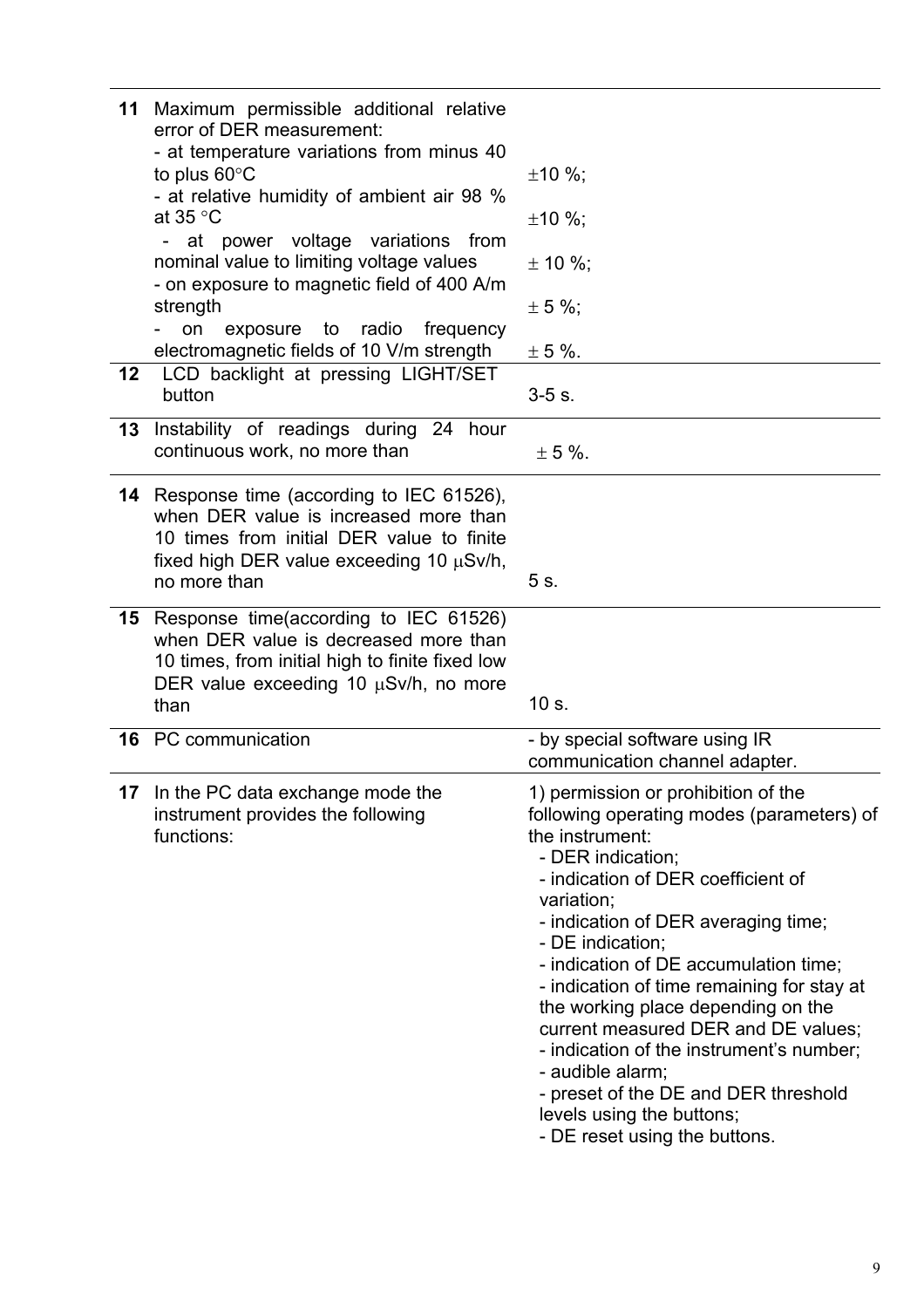|    |                                                                                                                                                                                                                                                                                                                                       | 2) read-out of the following information<br>from the instrument to PC:<br>- instrument's parameters;<br>- DER history and DE accumulation<br>(date, time, event, value);<br>- DE (DER) values at the moment of<br>exceeding the preset thresholds as well<br>as time, date and month of exceeding the<br>preset thresholds;<br>- values of the preset DE and DER<br>thresholds;<br>- official information<br>3) recording of the following information<br>from PC to instrument:<br>- instrument's parameters;<br>- values of DE and DER thresholds;<br>- interval of DER history and DE<br>accumulation recording;<br>- current time and date for forming DE<br>accumulation history;<br>- official information. |
|----|---------------------------------------------------------------------------------------------------------------------------------------------------------------------------------------------------------------------------------------------------------------------------------------------------------------------------------------|-------------------------------------------------------------------------------------------------------------------------------------------------------------------------------------------------------------------------------------------------------------------------------------------------------------------------------------------------------------------------------------------------------------------------------------------------------------------------------------------------------------------------------------------------------------------------------------------------------------------------------------------------------------------------------------------------------------------|
| 18 | In the search mode the instrument<br>provides the following functions:                                                                                                                                                                                                                                                                | - turn on/ off the search mode;<br>- detection and localization of photon<br>radiation sources by change in<br>frequency of audible, vibration and<br>visual alarms;<br>- indication the search mode ON/OFF.                                                                                                                                                                                                                                                                                                                                                                                                                                                                                                      |
| 19 | In the mode of indication of the audible<br>alarm the instrument provides the<br>following functions:                                                                                                                                                                                                                                 | - turn on/off the audible alarm;<br>- indication of turning ON/OFF of the<br>audible alarm;<br>- sound pressure level control and<br>indication in the analog (scale) and<br>digital formats (from 1 to 4).                                                                                                                                                                                                                                                                                                                                                                                                                                                                                                       |
| 20 | In the mode of indication of the vibration<br>alarm the instrument provides the<br>following functions:                                                                                                                                                                                                                               | - turn on/off the vibration alarm;<br>- indication of turning ON/OFF of the<br>vibration alarm.                                                                                                                                                                                                                                                                                                                                                                                                                                                                                                                                                                                                                   |
| 21 | Power supply                                                                                                                                                                                                                                                                                                                          | 1.5 (+ 0.1; minus 0.4) V (one AA type<br>battery).                                                                                                                                                                                                                                                                                                                                                                                                                                                                                                                                                                                                                                                                |
| 22 | Period of continuous operation of the<br>instrument from one battery, using LCD<br>backlight not more than 5 s/day, audible<br>alarm – not more than 20 s/day and at an<br>average value of the measured DER up<br>to to $0.3 \mu Sv/h$ :<br>- at a temperature from 0 up to $60^{\circ}$ C<br>- at a temperature minus 40, at least: | 12 months;<br>6 months.                                                                                                                                                                                                                                                                                                                                                                                                                                                                                                                                                                                                                                                                                           |
| 23 | Protection degree of the instrument's<br>case                                                                                                                                                                                                                                                                                         | IP67.                                                                                                                                                                                                                                                                                                                                                                                                                                                                                                                                                                                                                                                                                                             |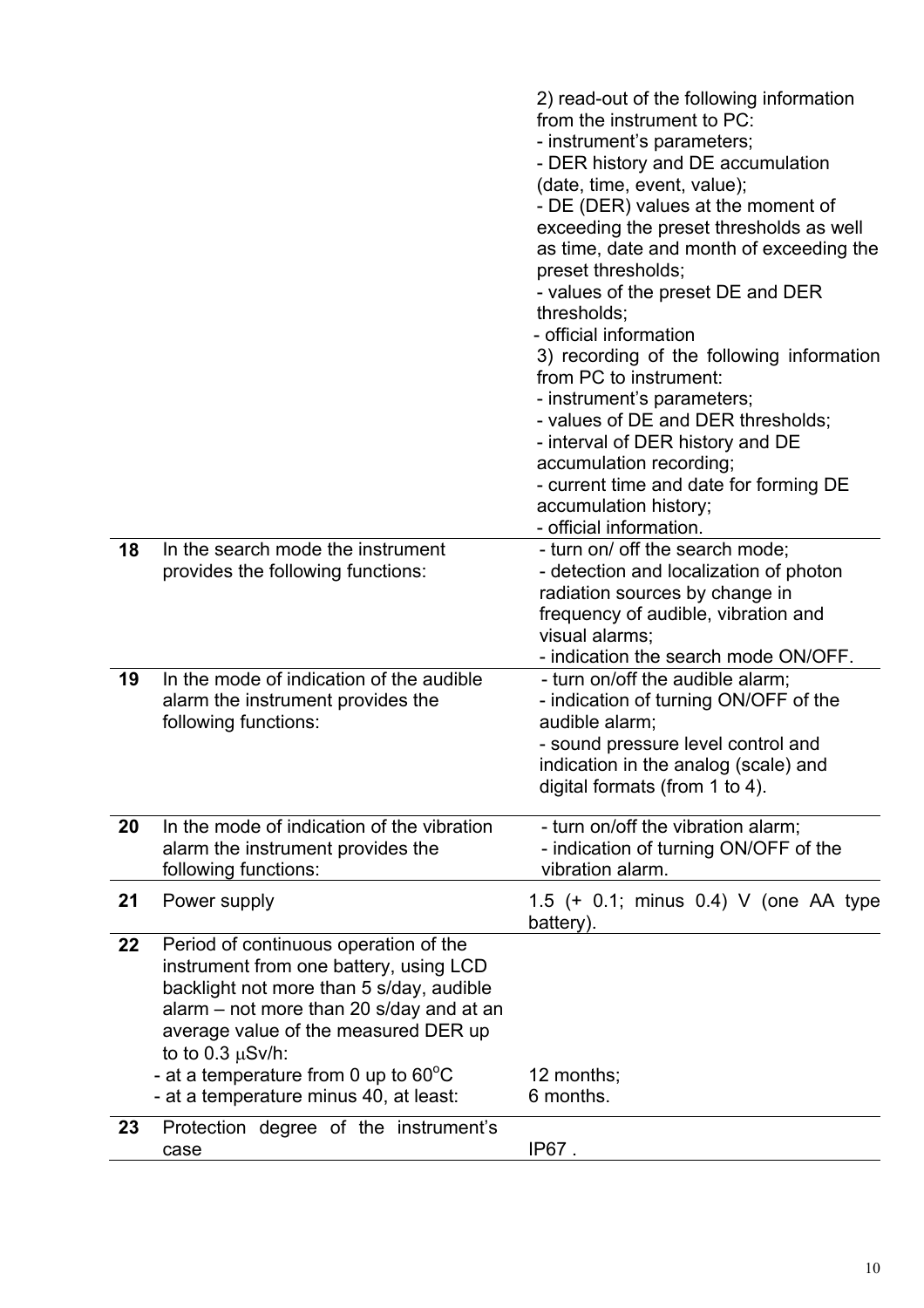| 24 | The instrument is proof against:                                 | - temperature of an ambient air from                                               |
|----|------------------------------------------------------------------|------------------------------------------------------------------------------------|
|    |                                                                  | minus $20^0C$ up to plus $60^0C$ with                                              |
|    |                                                                  | indication of measurement results on<br>LCD;                                       |
|    |                                                                  | - temperature of an ambient air from                                               |
|    |                                                                  | minus 40 up to minus $20^{\circ}$ C without                                        |
|    |                                                                  | indication of measurement results on                                               |
|    |                                                                  | LCD but with recording of measurement<br>results in a non-volatile memory;         |
|    |                                                                  | - relative humidity of an ambient air up                                           |
|    |                                                                  | to 98 % at $35^{\circ}$ C;                                                         |
|    |                                                                  | atmosphere pressure from 84 up to<br>106,7 kPa.                                    |
| 25 | The instrument is proof against:                                 | - sinusoidal vibration in the frequency                                            |
|    |                                                                  | range $10 - 55$ Hz and bias amplitude for<br>frequencies lower than the transition |
|    |                                                                  | frequency 0.35 mm;                                                                 |
|    |                                                                  | - shocks with acceleration 100 m/s <sup>2</sup> ,                                  |
|    |                                                                  | duration of shock pulse 2-50 ms, shock                                             |
| 26 | The instrument meets drop test against                           | rate is 60 - 180 shocks per minute.                                                |
|    | a concrete surface from the height                               | $0,7$ m.                                                                           |
| 27 | The instrument is proof against static                           |                                                                                    |
|    | and variable magnetic fields of strength                         | up to 400 A/m.                                                                     |
| 28 | The instrument is proof against the<br>action of radio frequency |                                                                                    |
|    | electromagnetic fields in the frequency                          |                                                                                    |
|    | range $26 - 1000$ MHz of strength                                | up to $10$ V/m.                                                                    |
| 29 | The instrument in a transport package is                         | - temperature from minus 50 up to plus                                             |
|    | proof against:                                                   | $50^0C$ ;<br>- humidity up to 100 % at $40^{\circ}$ C;                             |
|    |                                                                  | - shocks with acceleration 98 m/s <sup>2</sup> ,                                   |
|    |                                                                  | duration 16 ms:                                                                    |
|    |                                                                  | - vibrations with frequency 10-55 Hz and<br>bias amplitude 0.35 mm.                |
| 30 | Weight (with battery)                                            | no more than 0.16 kg.                                                              |
|    | Weight in package                                                | no more than 0.3 kg.                                                               |
| 31 | <b>Dimensions</b>                                                | 87x72x35 mm.                                                                       |
| 32 | Reliability parameters:                                          |                                                                                    |
|    | - average full operating time                                    | no less than 20000 h;                                                              |
|    | - average service life                                           | no less than 10 years                                                              |
|    | - average time of recovery                                       | no more than 60 min.                                                               |

N o t e – For additional information about instrument, please visit **www.polimaster.com**.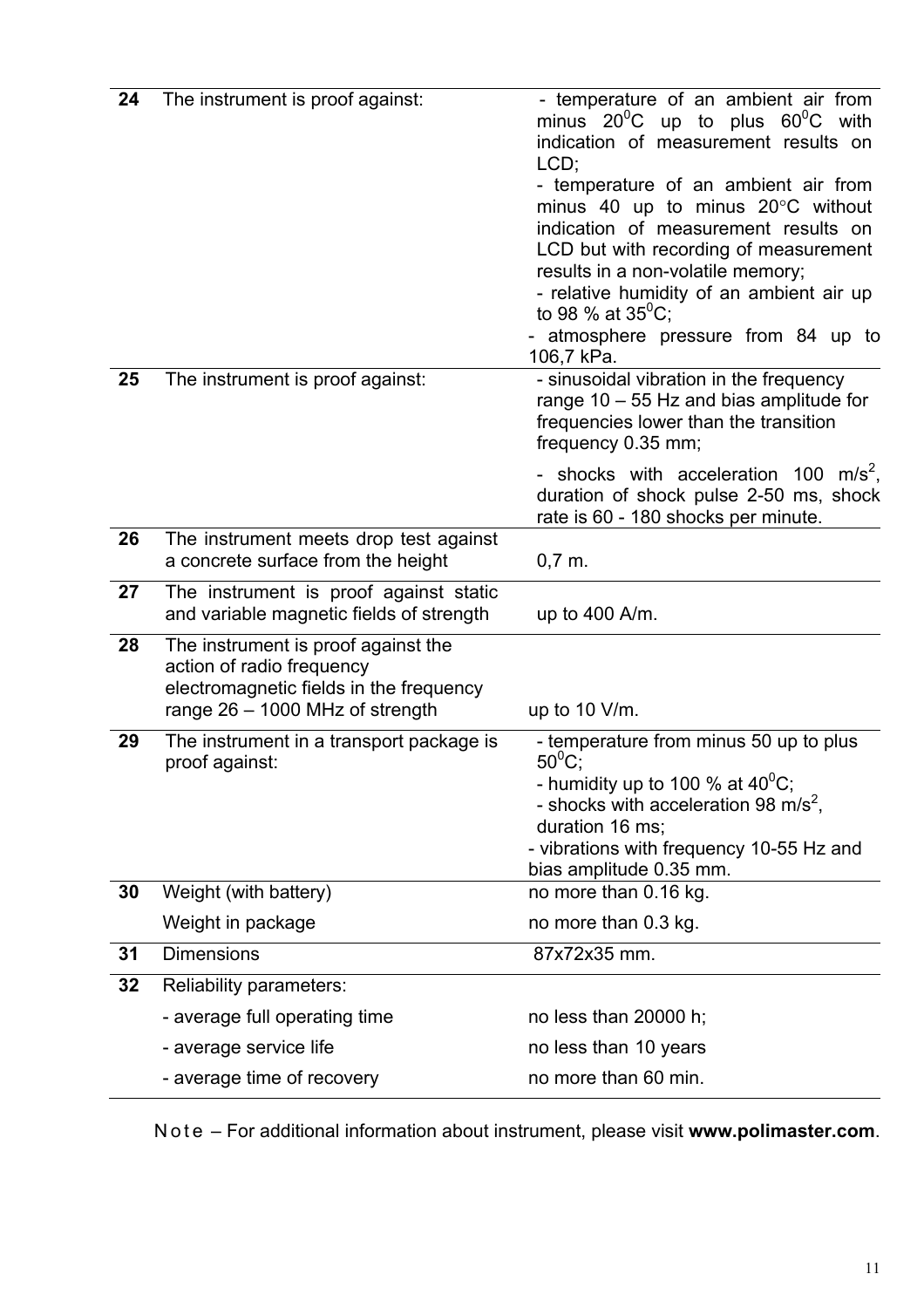## <span id="page-10-0"></span>**1.4 Design and theory of operation**

1.4.1 The instrument comprises the following main blocks and modules: radiation detector; microprocessor; LCD; secondary power supply; IR-transceiver; and non-volatile memory.



Figure 1.1 – Block diagram of the instrument

A Geiger-Muller tube with a filter for spatial-energy formation of sensitivity, which converts photon radiation quanta to electric pulses, is used as a radiation detector. The detector has a high-voltage power supply.

The microprocessor controls the instrument's operating modes, backlight device, audible, vibration and visual alarm devices, infrared communication channel, LCD, non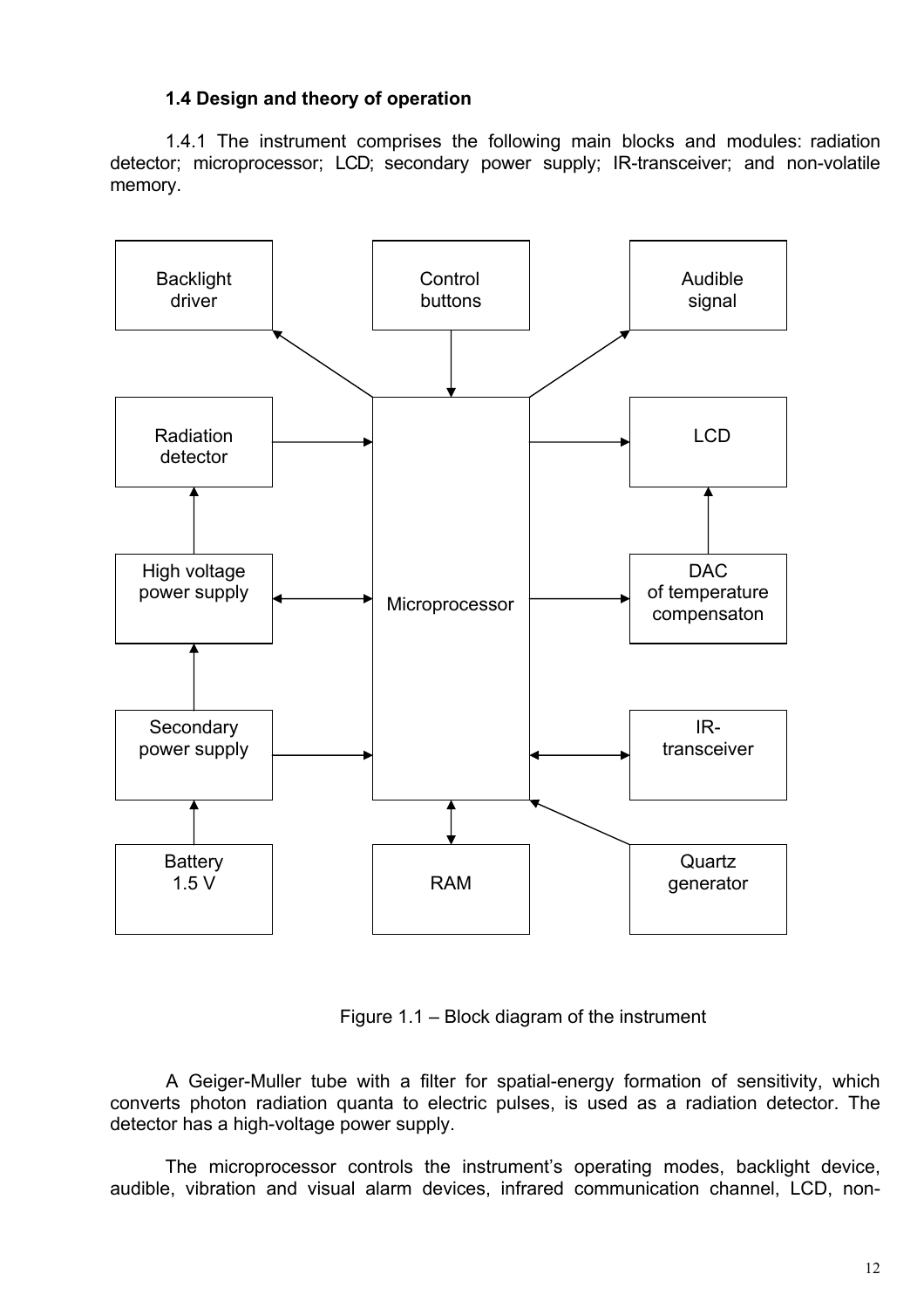volatile memory, high-voltage power supply of the detector, operates the control buttons, performs all the necessary calculations, self-diagnostics.

The instrument's operating algorithm ensures continuity of the measurement process, statistical processing of the measurement results, a prompt adaptation to the variation of level of the photon radiation dose rate (setting the time of measurement in inverse dependence on the dose rate) and effective output of the information obtained to the LCD. The IR-communication channel provides an exchange of information with PC.

The instrument has an internal non-volatile memory that allows the information accumulation and storage.

Secondary power supply provides transformation of the battery's voltage 1.5. V into a stable voltage 3 V necessary for the instrument's power supply.

1.4.2 The device is designed as a unit housed in a plastic shock-proof case. General overview of the instrument and its parts is given in Figure 1.2. Indication elements, positions **1 - 4**, are displayed on the LCD (**8**).

**1** – DER analog scale (seven segments) for effective control over radiation situation, analog scale (four segments) for indication of sound pressure level in search mode.

**2** – DER digital panel in DER indication mode, DE in DE indication mode, instrument's number, indication of IR communication channel switch on/off in the PC data exchange mode, indication of search mode switch on/off.

**3** – digital panel of the coefficient's of variation indication in percents in DER indication mode, DE accumulation time's indication in thousands of hours (h) in DE indication mode, indication of production month and year in the instrument's number indication mode;

**4** – digital panel of indication of time of averaging DER values (in seconds) in DER indication mode, of DE accumulation time in DE indication mode; sound pressure level (from 1 to 4) in search mode

**5** – the **LIGHT** button for switching on LCD backlight, switching on PC data exchange mode, entering the set mode and exiting it (see item 2.1.6).

**6** – the **MODE** button for selecting the instrument's indication mode (DER, DE, the instrument's number, PC data exchange);

**7** – LED of visual alarm;

**8** – LCD;

**9** – IR-transceiver window;

**10** – detector;

**11** – Battery compartment cover.

A direction of calibration and the detector effective center relative to which the factory calibration is performed are placed at a 15 mm distance from the instrument detector's surface (Appendix B).

The total surface density of the walls surrounding the detector is 1 g/cm<sup>2</sup> that provides the detector shielding from the background beta radiation.

The PM1621M is provided with a clip and may be fasten to the belt. The clip may be removed using a screwdriver (see Fig.1.3). A carrying pouch is also available as an option.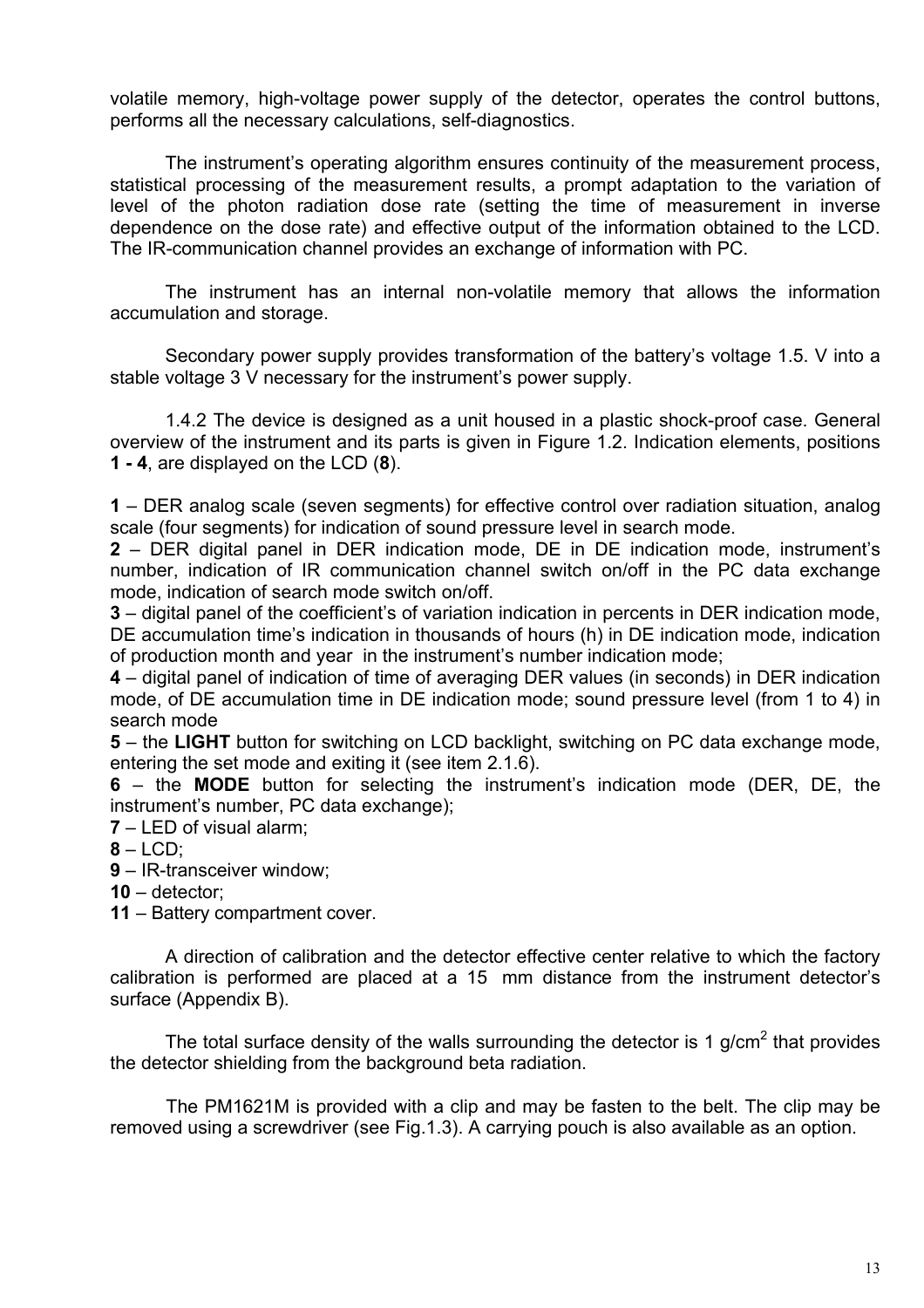

Figure 1.2 – General overview of the instrument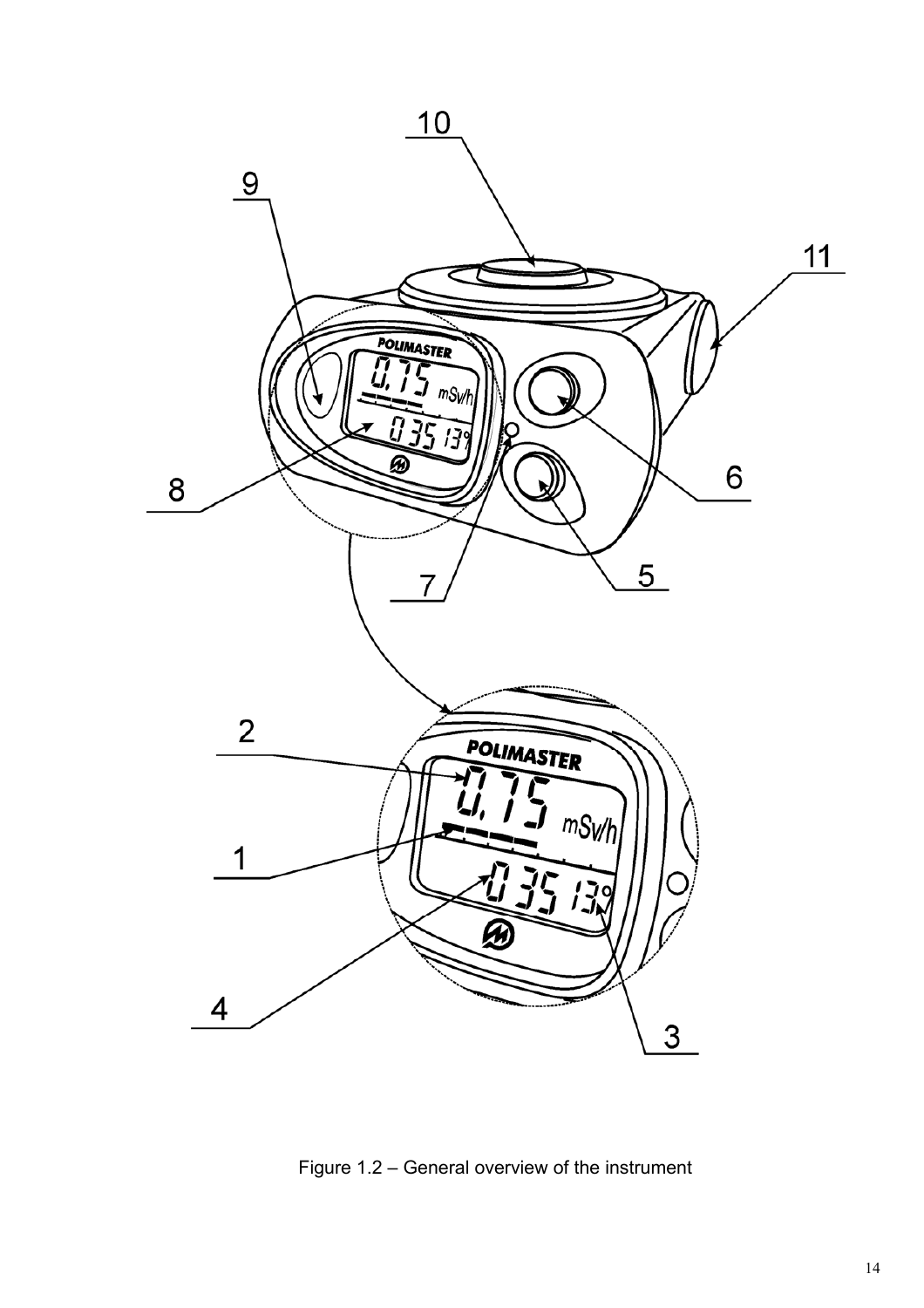



Figure 1.3 - The PM1621M with a removable clip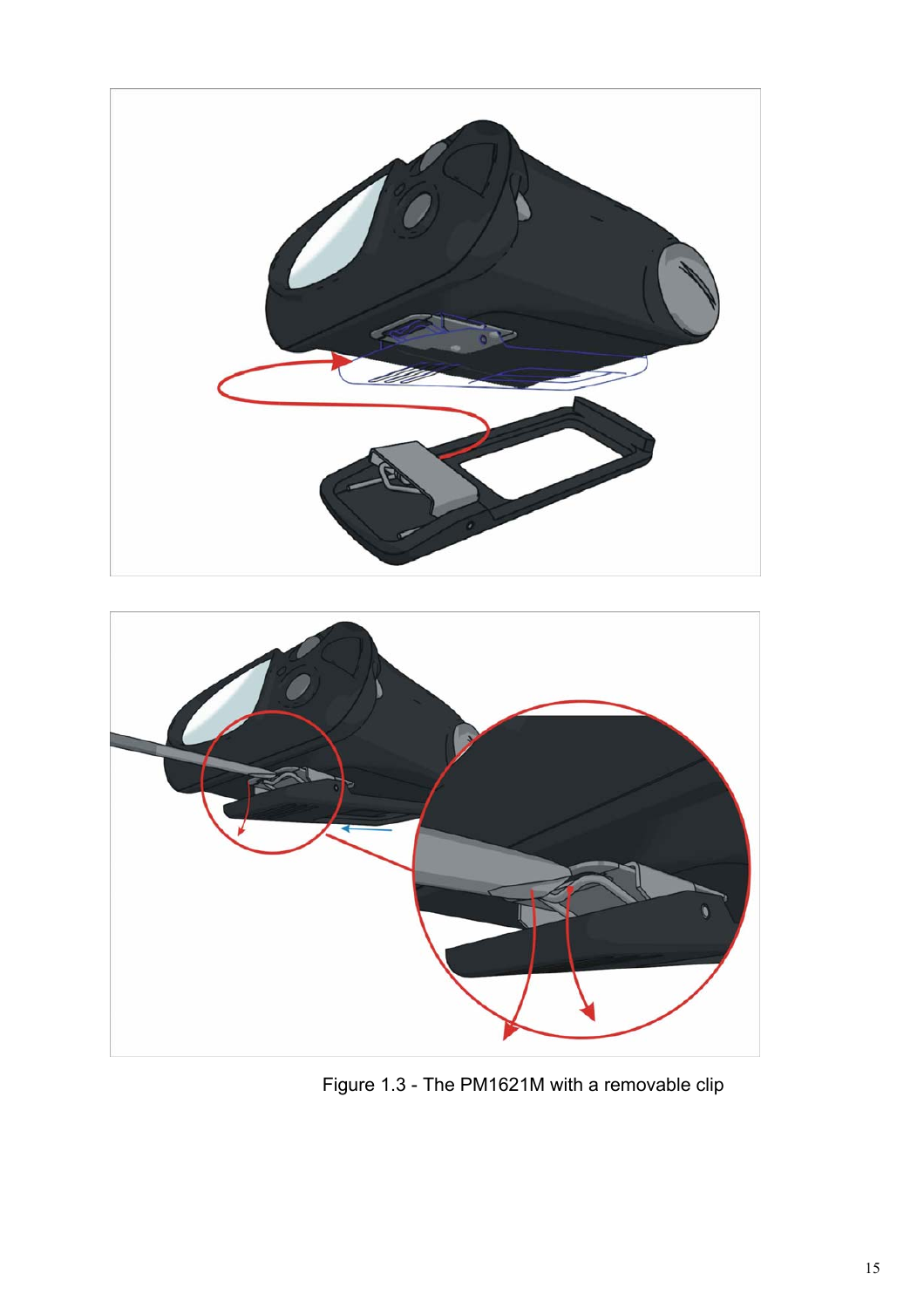## <span id="page-14-0"></span>**2 USE OF THE INSTRUMENT**

#### <span id="page-14-1"></span>**2.1 General guidelines**

When you receive the device after purchase please check the delivery kit and confirm proper operation of the device in all the operation modes as outlined in sections 2.4.3 to 2.4.5.

Protect the device from shocks and mechanical damages. Avoid exposing the device to hostile environments, organic solvents and open fire.

#### <span id="page-14-2"></span>**2.2 Safety instructions**

During device adjustment, checking, repair, maintenance and verification always follow your employer's protocols for work with radioactive materials and other radiation sources, as well as accepted standards for radiation safety.

#### <span id="page-14-3"></span>**2.3 Preparation for use**

2.3.1 Please read all sections of the manual before using the device.

2.3.2 Unpack the instrument.

- 2.3.3 Switching on:
- unscrew the battery compartment's cover;

- insert the battery into the compartment making sure that the positive ("+") end of the battery is inserted first;

replace the battery compartment's cover.

Right after inserting the battery the dosimeter performs LCD testing (all the segments and graphic symbols will display for about 2 seconds and then disappear), then the dosimeter should enter the measurement mode. One minute after inserting the battery the dosimeter is ready for use.

2.3.4 Place and fix the instrument, detector outwards, on a breast pocket of overalls or inside it or on the belt.

#### *Attention! If the device is expected to be used under conditions when the dose rate value is higher than 0.1 mSv/h, it is recommended to insert a fresh battery.*

#### <span id="page-14-4"></span>**2.4 Use of the instrument**

2.4.1 The instrument operates in the following modes:

- photon radiation DER indication mode;
- photon radiation DE indication mode;
- number indication mode;
- mode of data transmission to PC;
- search mode;
- audible alarm indication mode;
- vibration alarm indication mode;
- set mode;
- partial or critical battery discharge indication mode;

- audible, vibration and visual alarm mode when exceeding preset DE or DER thresholds.

The following values will be stored in the instrument's non-volatile memory during the task of replacing the battery:

- accumulated dose (DE);

- DE accumulation time;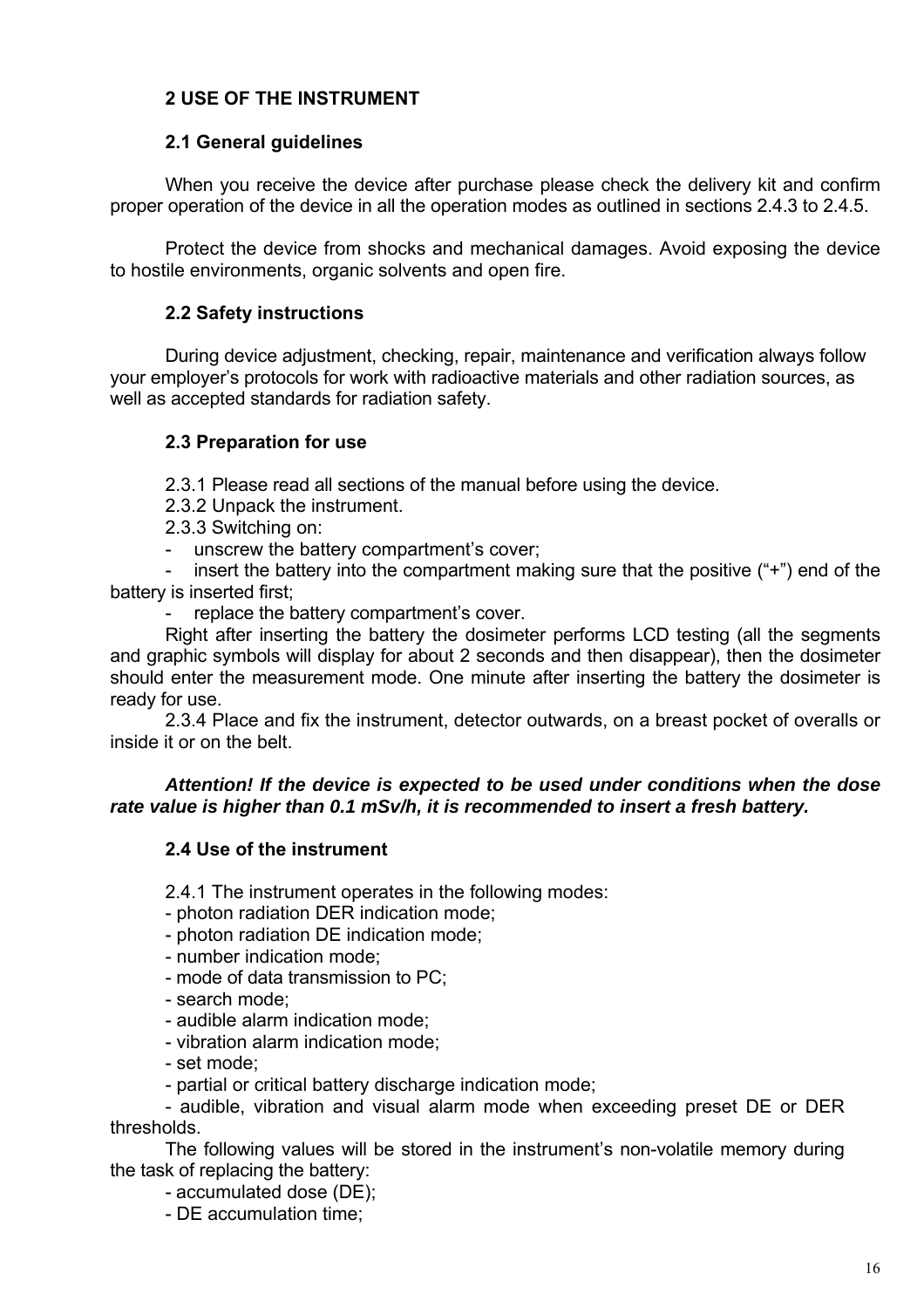- DE and DER accumulation history;

- the preset DER and DE thresholds.

When using the instrument in a temperature range from -40°С up to –20 С the device provides performance of the dosimetric functions without displaying the result of measurement on LCD. When the instrument is returned to a temperature higher than –20 °C LCD operates in a normal way.

The instrument performs continuous DER and DE measurement, DE accumulation time counting in all modes, excluding an active mode of data transmission to PC (on/Ir).

Standard configuration of the instrument as includes the following parameters and functions:

| <b>DER Indication Mode - On</b><br>Figure 1.2, Item 2<br>Figure 1.2, Item 3<br>Figure 1.2, Item 4<br>Thresholds setting enable:<br>Off. | - DER values output.<br>- output of the coefficient of variation values – Off.<br>- output of DER values averaging - Off.<br>- Off Audible alarm:                                                                     |
|-----------------------------------------------------------------------------------------------------------------------------------------|-----------------------------------------------------------------------------------------------------------------------------------------------------------------------------------------------------------------------|
| <b>DE Indication Mode - On</b><br>Figure 1.2, Item 2<br>Figure 1.2, Item 3<br>Figure 1.2, Item 4<br>On                                  | - DE values output.<br>- Output of DE accumulation time values in thousands<br>hours (symbol h is indicated at DE accumulation timeless than a thousand hours).<br>- Output of DE accumulation time values in hours - |
| Figure 1.2, Item 4<br>working place - Off.<br>Thresholds setting enable<br>Audible alarm                                                | - Output of values of time remaining for staying at the<br>- On DE reset – On.<br>$- On.$                                                                                                                             |
| <b>Number Indication Mode - On</b><br>Figure 1.2, Item 2<br>Figure 1.2, Item 3<br>Figure 1.2, Item 4<br>Audible alarm                   | - Dosimeter's number.<br>- Month of the dosimeter's production.<br>- Year of the dosimeter's production.<br>- On.                                                                                                     |
| Search mode                                                                                                                             | - On.                                                                                                                                                                                                                 |
| Audible alarm indication mode                                                                                                           | - On.                                                                                                                                                                                                                 |

# **2.4.2 Selection of an indicated parameter**

**Vibration alarm indication mode** - On.

DER, DE, **instrument's** number and data transmission to PC modes are switched on by a successive pressing of the MODE button (Figure 2.1, Item 6).

The dosimeter allows for switching all the above-mentioned indication modes on and off. Change of the configuration is performed in data transmission to PC mode.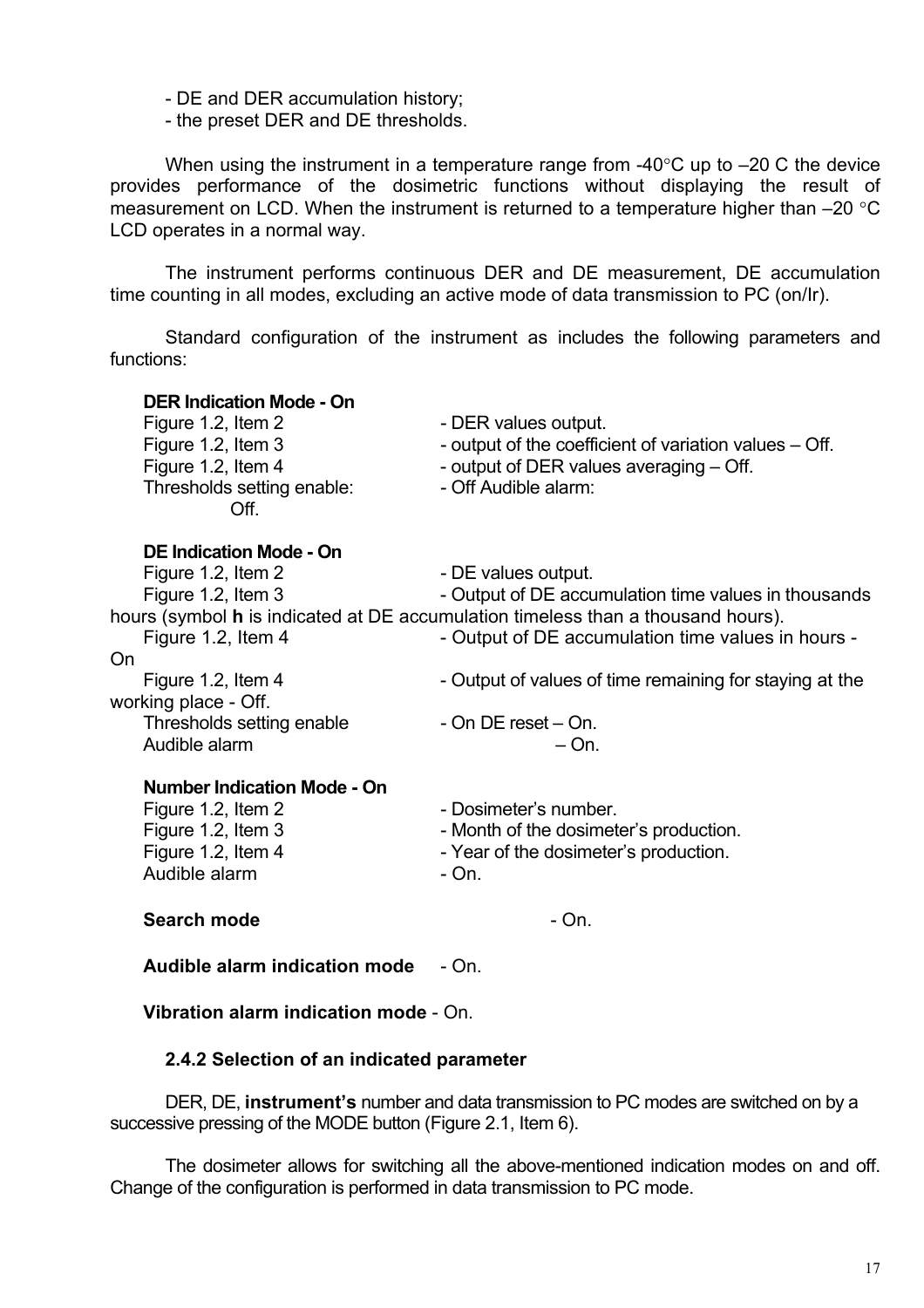## **2.4.3 DER indication mode**

In the DER mode (figure 2.1) the following values appear on the LCD:

- DER (µSv/h, mSv/h, Sv/h);

- DER on the analogue scale in a logarithmic gauge (seven segments);

- coefficient of variation in percents;

- averaging time of DER values (Range of the averaging time indication is from 1 up to 2999 s. If the averaging time exceeds 2999 s, the symbols "**- - -**" appear on the LCD).

If the measured DER value is over the upper limit of the DER indication range (200 mSv/h for the РМ1621M and 2 Sv/h for the РМ1621MА), the LCD will show the overload symbol "**OL**" and the interrupted sound signal is formed.

In the DER mode the collected statistics of DER measurement can be cleared and measurement reactivated by simultaneously pressing the LIGHT + MODE buttons.

## **2.4.4 DE indication mode**

In the DE mode (figure 2.1) the following values are indicated on the LCD:

 $-$  DE ( $\mu$ Sv, mSv, Sv);

- DE accumulation time.

DE and DE accumulation time can be reset in the set mode by simultaneously pressing the LIGHT+MODE buttons (Figure 2.2).

In the mode of data transmission to PC it is possible to set an inhibit for DE reset using the buttons.

There are two method of measurement of the DE accumulated over a certain period of time.

**The first method** (recommended). In the beginning of measurement the DE should be reset using the keys or the PC and the program "System of date collection and processing for the 1621 device." Then the dose displayed at the end of the period will be the dose accumulated over the period of measurement.

**The second method**. The dose value in the beginning of the period of measurement should be deducted from the DE value displayed at the end of the period.

In the DE mode the indication (Figure 1.2, items 3 and 4) of values of time remaining for staying at the working place depending on the current measured DER and DE values is possible. Calculation of time is performed relative to the second preset DE threshold (the function may be switched on at the DE indication mode configuration).

## **2.4.5 Set mode**

Auxiliary set mode (figures 2.2, 2.3) is meant for verification and (or) setting of the threshold DE (DER) values, DE and DE accumulation time reset.

#### **Attention! To enter the "set" mode press and hold for about 5 s the LIGHT button and the parameter to be set will be flashing.**

To chose the parameter press and release the **LIGHT** button.

Press and hold the MODE button to rapidly change the parameter.

Press and release the MODE button to change the parameter to an exact setting. Press and hold the SET button to exit the "set" mode or the dosimeter will automatically exit set mode in approximately 90 seconds.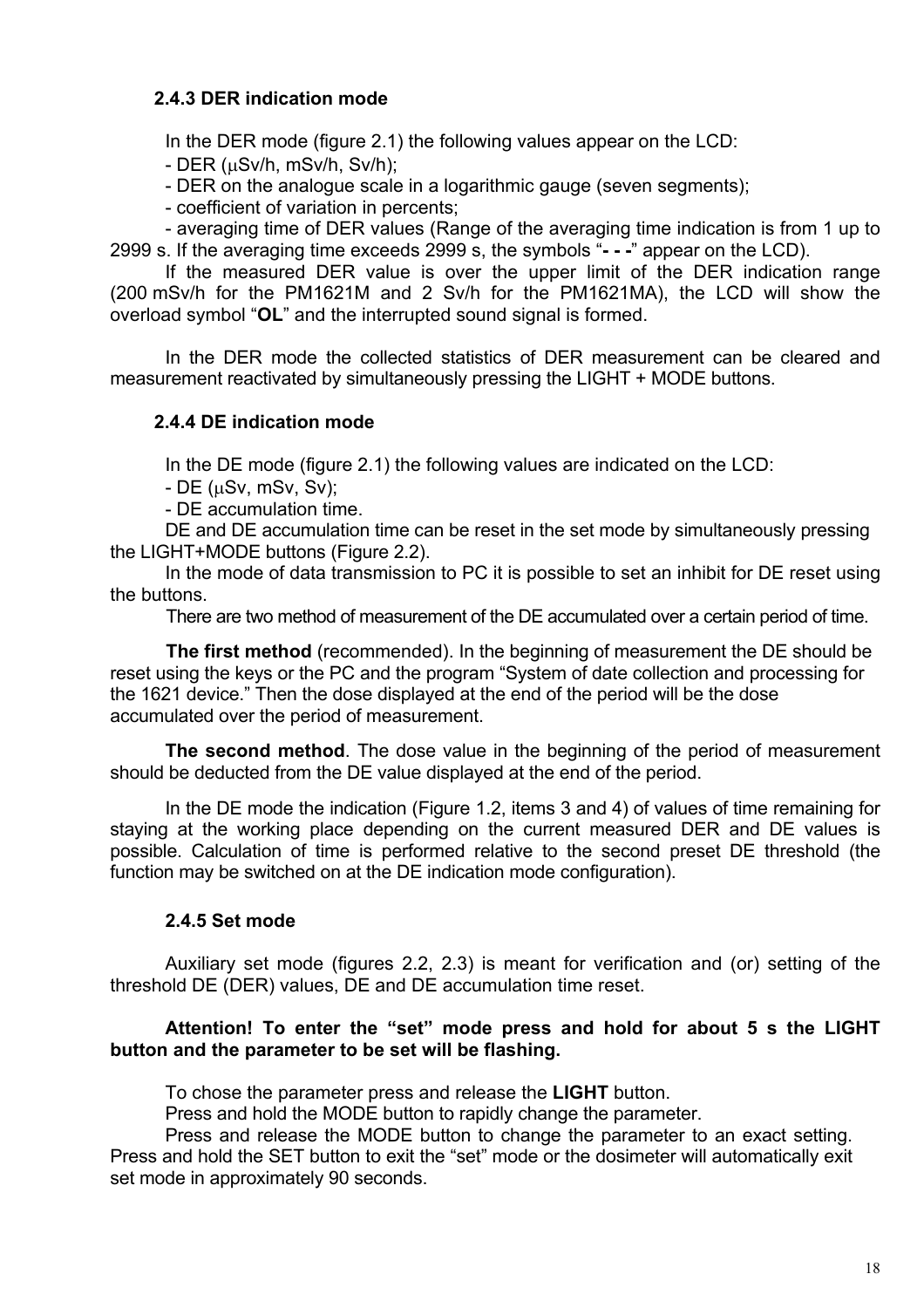Inputting the DER (DE) threshold levels into the memory

This procedure can be performed in the DER (DE) measurement mode as well as in of data transmission to PC mode. DER (DE) thresholds are input during DER (DE) indication on the LCD.

Enter the set mode by pressing and holding the SET button (Figures 2.2, 2.3). Input the first and then the second threshold levels. Exit the set mode. In data transmission to PC mode it is possible to set an inhibit for changing the threshold levels using the buttons. In case of exceeding the value of the first (second) DER (DE) threshold, the dosimeter turns correspondingly into the DER (DE) indication mode and noncontinuous (frequent noncontinuous) audible signal will sound. When the DER value drops below the preset threshold, the audible signal will shut off. Press any button to silence the alarm sound. The audible signal will shut off automatically in approximately 60 seconds, the repeated audible signal will sound in approximately 4 minutes.

## **2.4.6 Number indication mode**

In **number** indication mode the following items appear on the LCD:

- the instrument's number on a display (Figure 2.1, Item 2);

- year (Figure 2.1, Item 4) and month (Figure 2.1, Item 3) of production.

## **2.4.7 Data transmission to PC mode**

**2.4.7.1** The instrument allows storage and transmission to PC of DE history (hereinafter "history"), DER accumulation, events of exceeding the preset DE and DER threshold values, event of DE reset trough IR communication channel using the buttons.

Selection of the events to be stored in the history, and frequency of these recordings is performed using software. History data are inaccessible without IR adapter (internal or external).

The instrument performs data transmission to PC under the software program "System of Data Collection and Processing for the 1621/ 1603/ 1604 Devices" through the IR communication channel adapter compatible with IrDA interface.

Minimum computer system requirements:

- Pentium 100;

- 32 Mb RAM;

- monitor resolution 800 x 600;
- IR adapter (internal or external);
- OS Windows 98/2000/XP;
- printer.

## **2.4.7.2 To use the dosimeter in data transmission to PC mode:**

- Read and follow the recommendations of the file Read\_me.doc on the CD supplied with IR adapter;

- Read the help file Help 1621.doc;

- Connect the adapter of IR communication channel to a PC COM port;

- Install the IrDA communication unit and switch on the IR connection;

- Install the program "System of Data Collection and Processing for the 1621/1603/1604 Devices" from the CD, (run the program \DISK1\SETUP.EXE);

- Run the program 16XX.EXE;

- Read the help section of the program "System of Data Collection and Processing for the 1621/ 1603/ 1604 Devices";

- Orient the dosimeter and adapter of IR communication channel of the PC by placing the dosimeter at a distance of 10-20 cm from the IR channel adapter;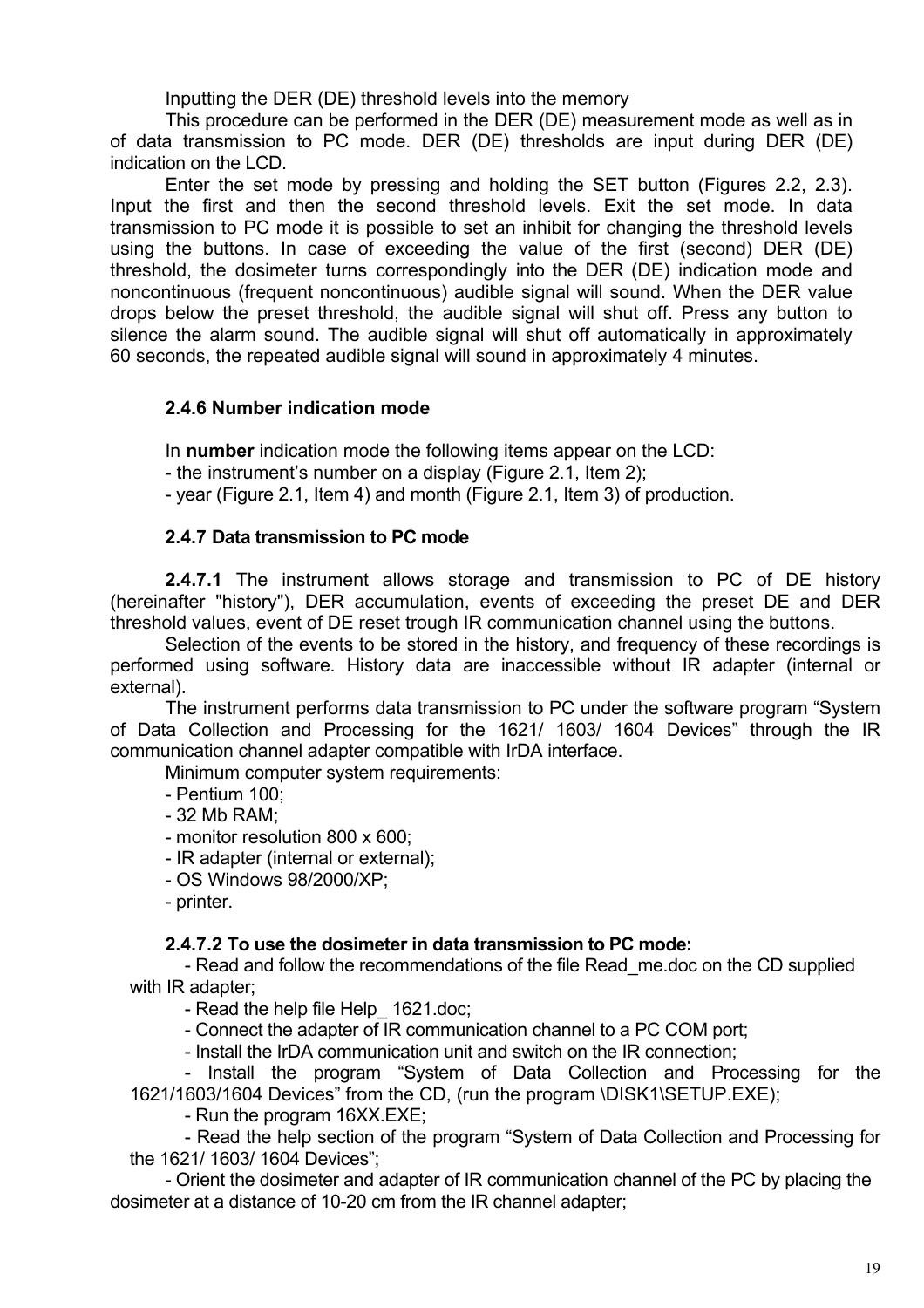- Choose the mode of data transmission to PC using the MODE button;

- Press and release the LIGHT/SET button for PC link startup through IR channel;

- Perform readout of the dosimeter's information following the program's instructions.

#### **2.4.7.3 Permission or prohibition of the following operating modes (parameters) of the dosimeter:**

- DER indication;

- Indication of DER coefficient of variation;

- Indication of DER averaging time;

- DE indication;

- Indication of DE accumulation time;

- Indication of time remaining for stay at the working place depending on the current measured DER and DE values;

- Indication of the dosimeter s number;

- Audible alarm;

- Preset of the DE and DER threshold levels using the buttons;

- DE reset using the buttons.

## **2.4.7.4 Read-out of the following information from dosimeter to PC:**

- Dosimeter's parameters;

- DER history and DE accumulation (date, time, event, value);

- DE (DER) values at the moment of exceeding the preset thresholds as well as time, date and month of exceeding the preset thresholds;

- Values of the preset DE and DER thresholds;

- Official information.

## **2.4.7.5 Recording of the following information from PC to dosimeter:**

- Dosimeter's parameters;

- Values of DE and DER thresholds;

- Interval of DER history and DE accumulation recording;

- Current time and date for forming DE accumulation history;

- Official information.

## **2.4.8 Search mode**

In search mode instrument can detect and locate the gamma radiation source. For this purpose it is necessary to turn on the search mode.

How to turn on the search mode shown in Figure 2.1

When the first DER alarm threshold is exceeding (source detection), the source is closer, the rate of audible, visual and vibration signals will be increased. When the maximum frequency level is achieved, the device will produce continuous audible, vibration and visual alarm.

To optimize the location of a gamma source, press shortly the SET button. The rate of audible, visual and vibration alarms will decrease. When the SET button is pressed secondary, the rate of audible, visual and vibration alarms will be set default values.

When the second DER alarm threshold is exceeding, the device will produce frequent interrupted audible, visual and vibration alarms.

To locate the gamma radiation sources, the device should be placed in such manner that the detector effective center (Figure 1A) should be directed to scanned object and be kept on the 10 cm distance from the object. The velocity should be no more than 10 cm/min.

Number "1" and one line indicate the lower sound pressure level, "4" and four lines are for higher sound pressure level.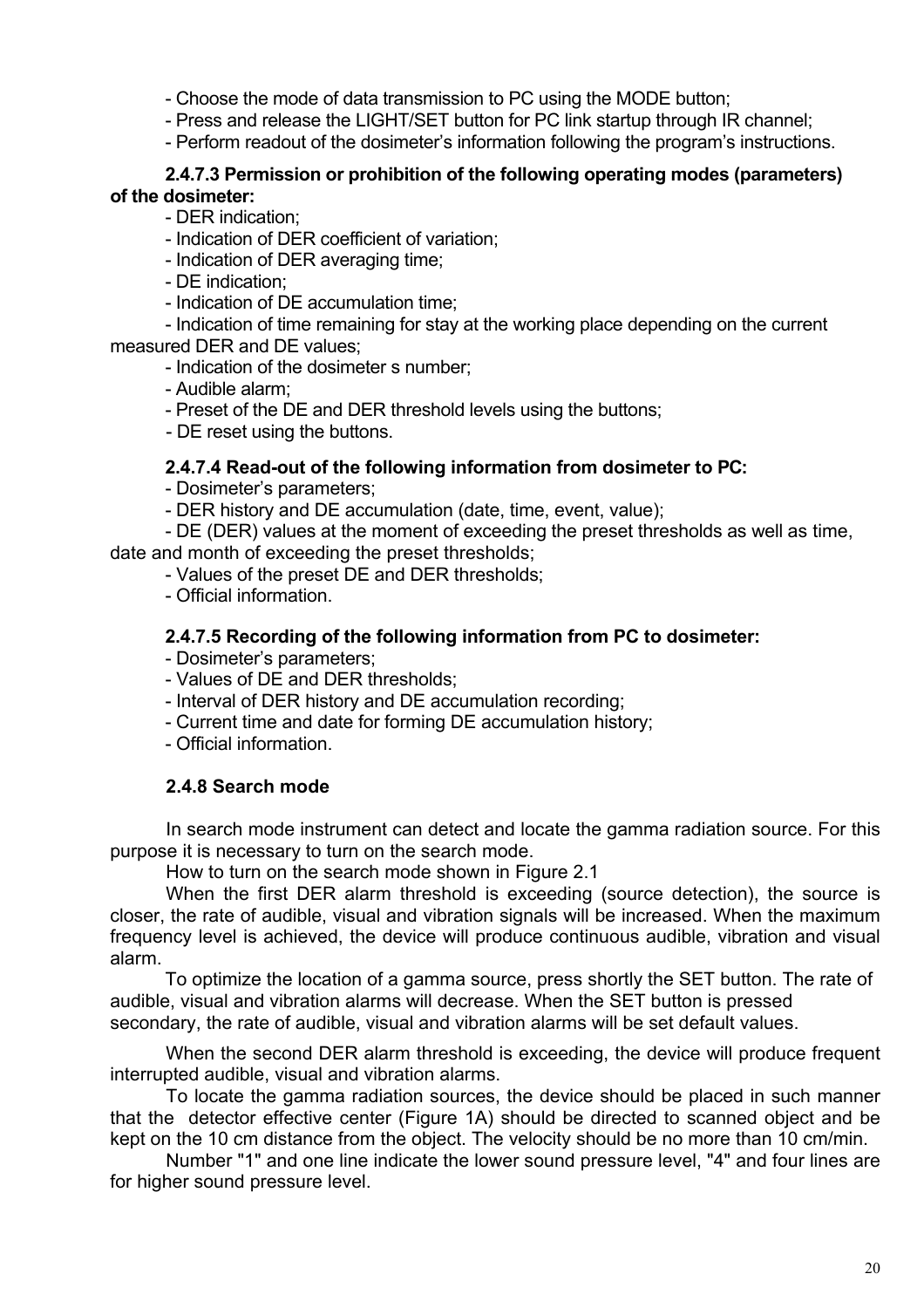## **2.4.9 Audible alarm indication mode**

In the audible alarm indication mode (Fig. 2.1) the instrument provides the following functions:

- turn on/off the audible alarm;

- indication of turning ON/OFF of the audible alarm;

- sound pressure level control (Fig. 2.4) and indication in the analog (scale) and digital formats (from 1 to 4);

The level 1 (one line) corresponds to the minimal sound level. The level 4 (four lines) corresponds to the maximal sound level.

## **2.4.10 Vibration alarm indication mode**

In the vibration alarm indication mode (Fig. 2.1) the instrument provides the following functions:

- turn On/Off vibration alarm;

- indication of turning On/Off of the vibration alarm.

#### **2.4.11 Partial or critical battery discharge indication mode**

The instrument checks battery discharge once every 10 minutes.

If the battery has been partially discharged (approximately 1.1 V) the LCD will flash the symbol "bat".

In case of the battery **critical discharge** (approximately 0.9 V) the instrument will turn into the DE indication mode, the symbol "bat" will become solid, the instrument will stop the measurements, LCD backlight and audible alarm will become locked.

*The battery is to be replaced! (see 3.3).*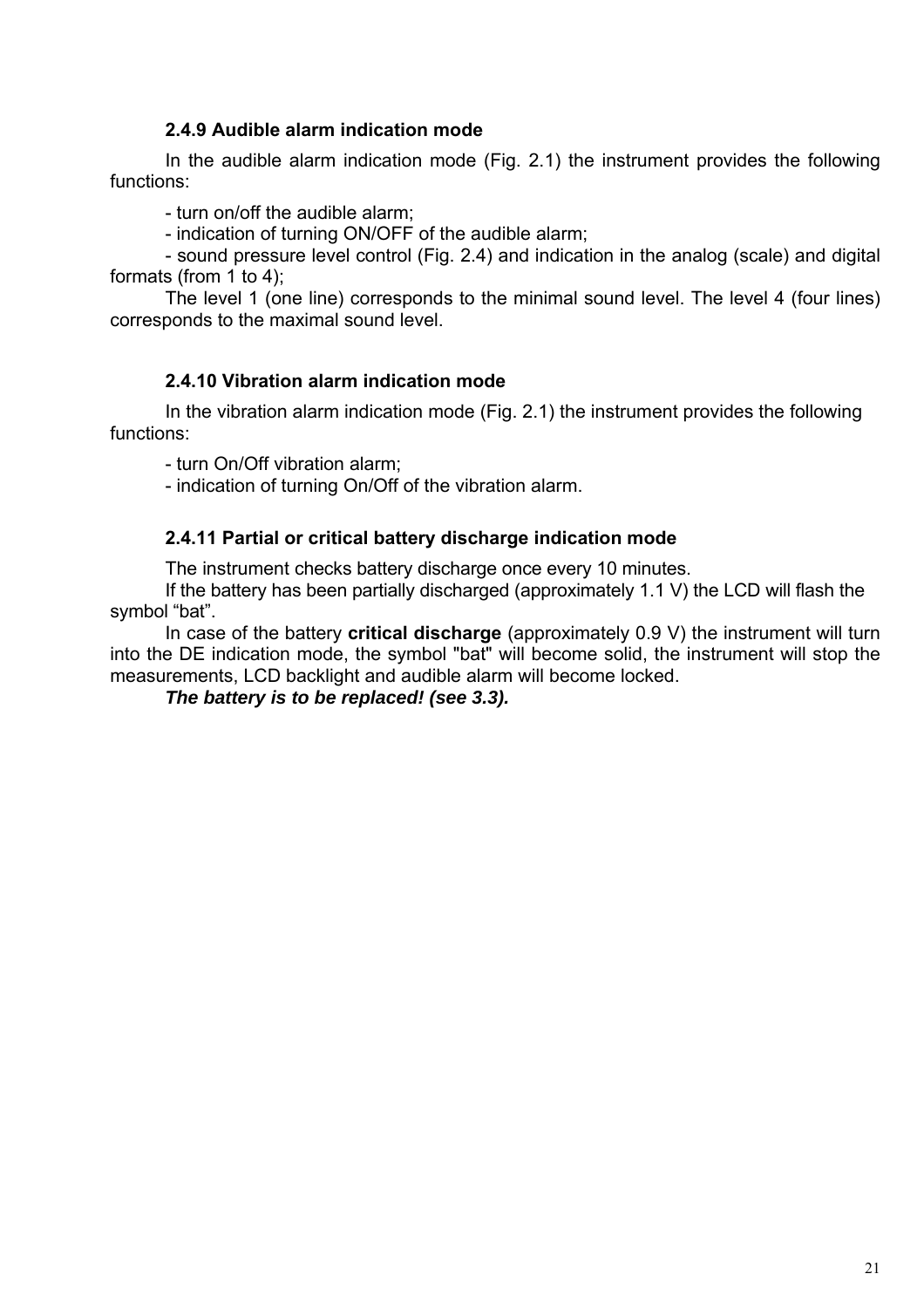

Figure 2.1 - Choice of operating mode (indication) of the instrument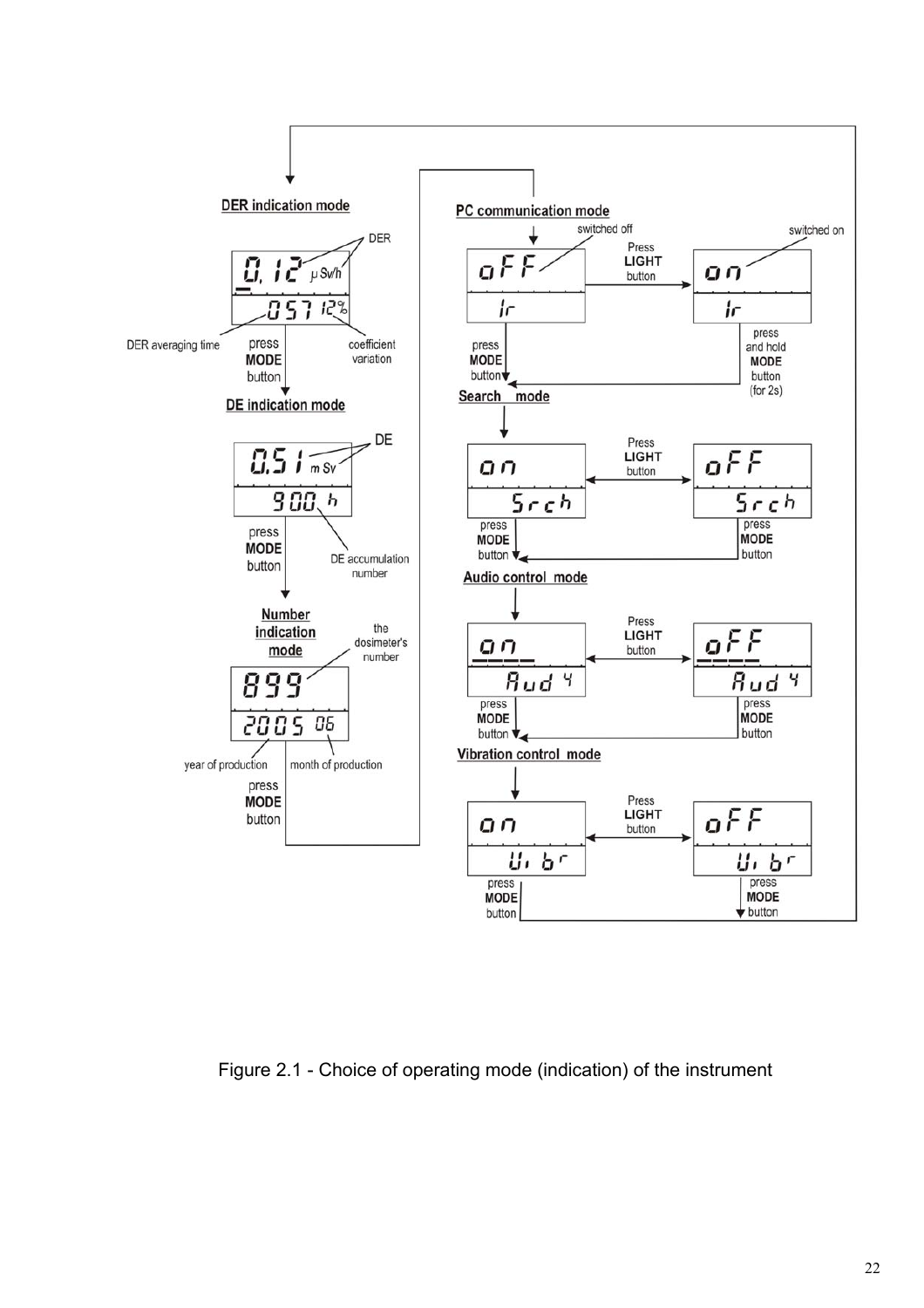DE indication mode



Figure 2.2 - Setting the DE threshold values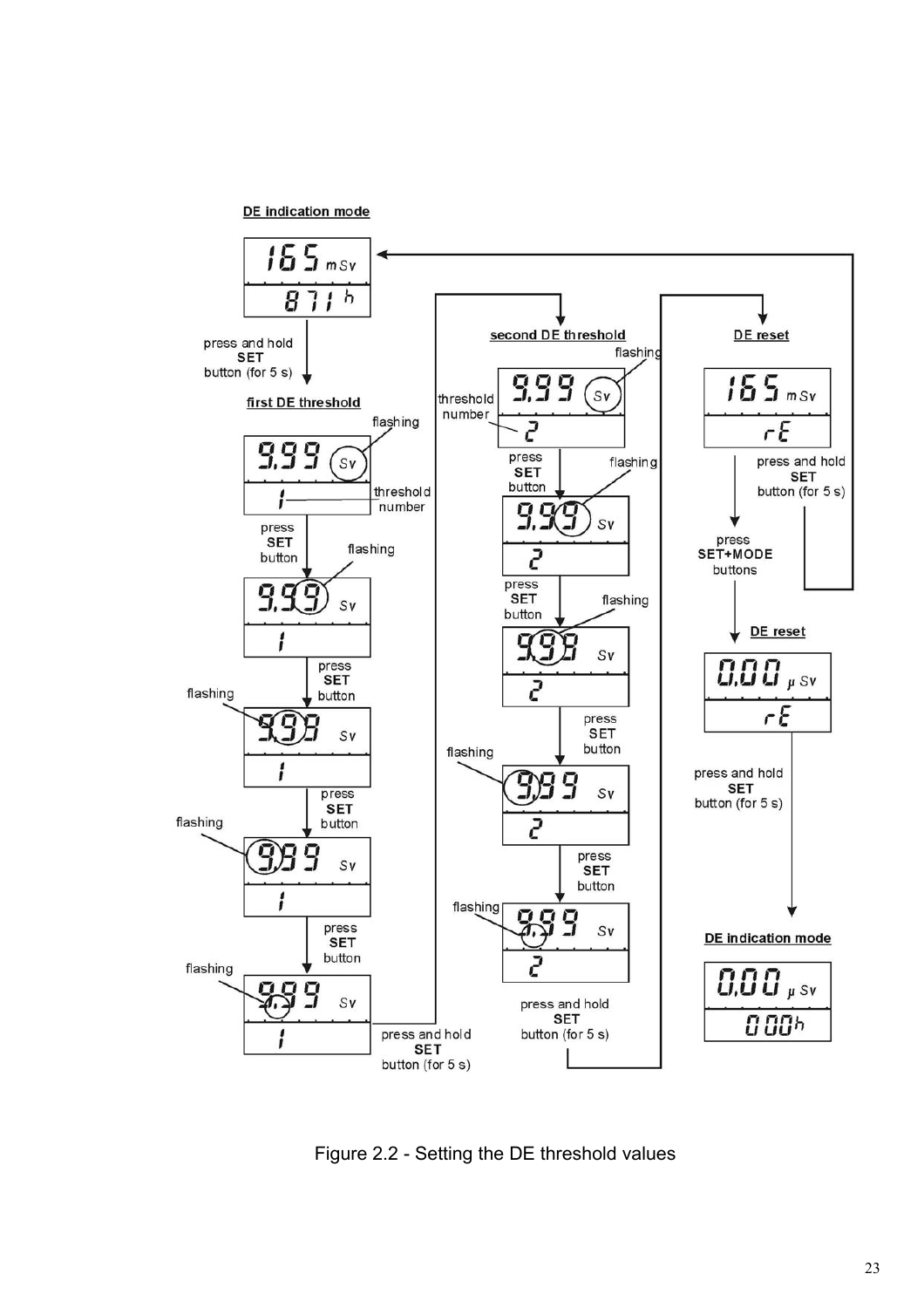**DER indication mode**



Figure 2.3 - Setting the DER threshold values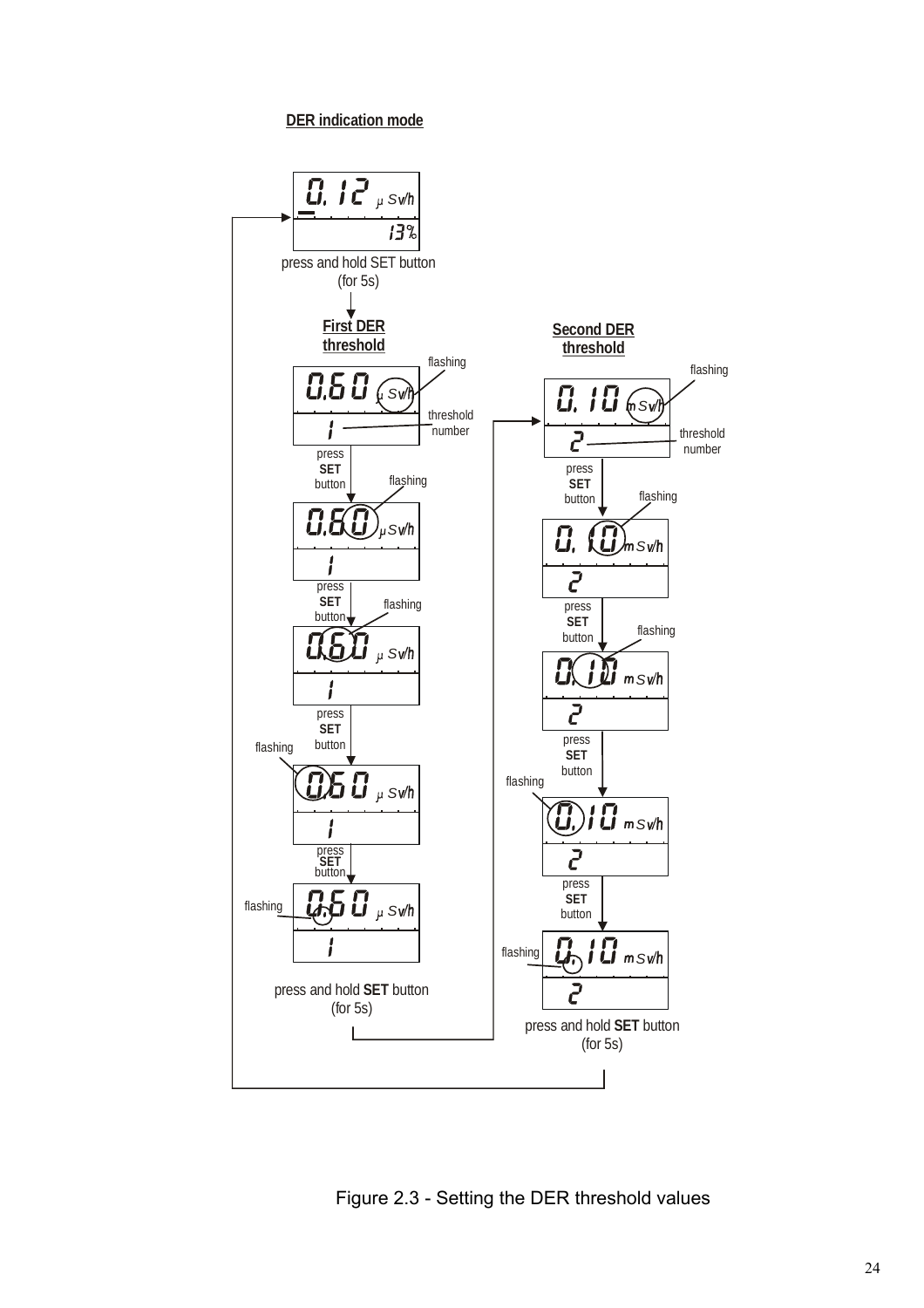

Figure 2.4 – Audio control mode (control of the sound volume)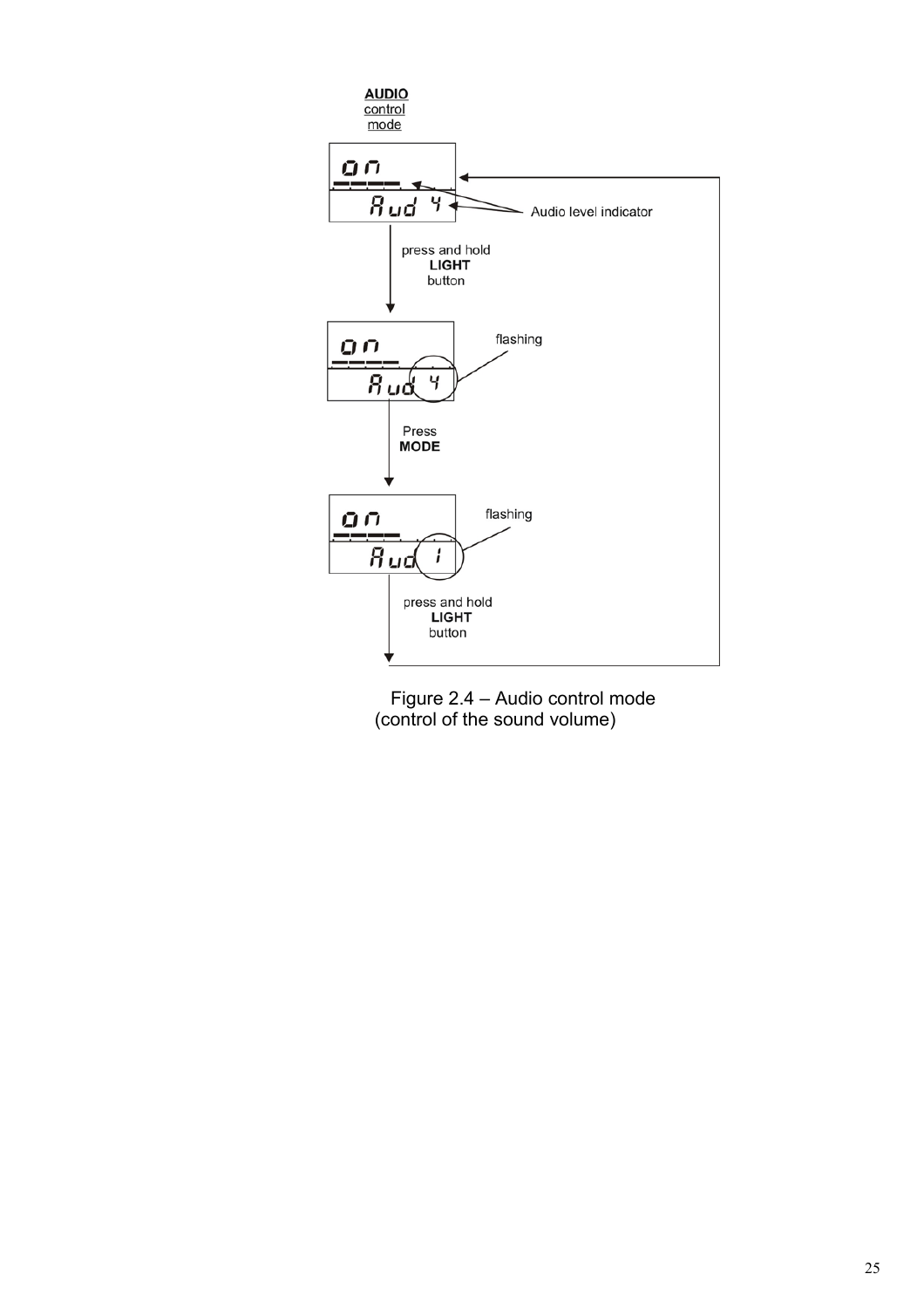## <span id="page-24-0"></span>**3 MAINTENANCE**

3.1 Maintenance involves preventive services, battery replacement and regular performance check (according to 2.4.3 - 2.4.5).

3.2 Preventive services include external examination, dusting and decontamination in the event of radioactive contamination.

For decontamination wipe the case of the instrument using a cloth wetted with ethanol.

3.3 Battery replacement:

- unscrew and remove the cover of the battery compartment;

- remove the old battery;

- insert the battery into the compartment making sure that the positive ("+") end of the battery is inserted first;

- replace the battery compartment cover.

After the battery is replaced, the LCD will display all segments, and then the instrument should enter the measurement mode. All the previous measurements and parameters necessary for proper operation of the instrument are stored in its non-volatile memory.

*NOTE - Insert a new battery before sending a instrument for calibration.*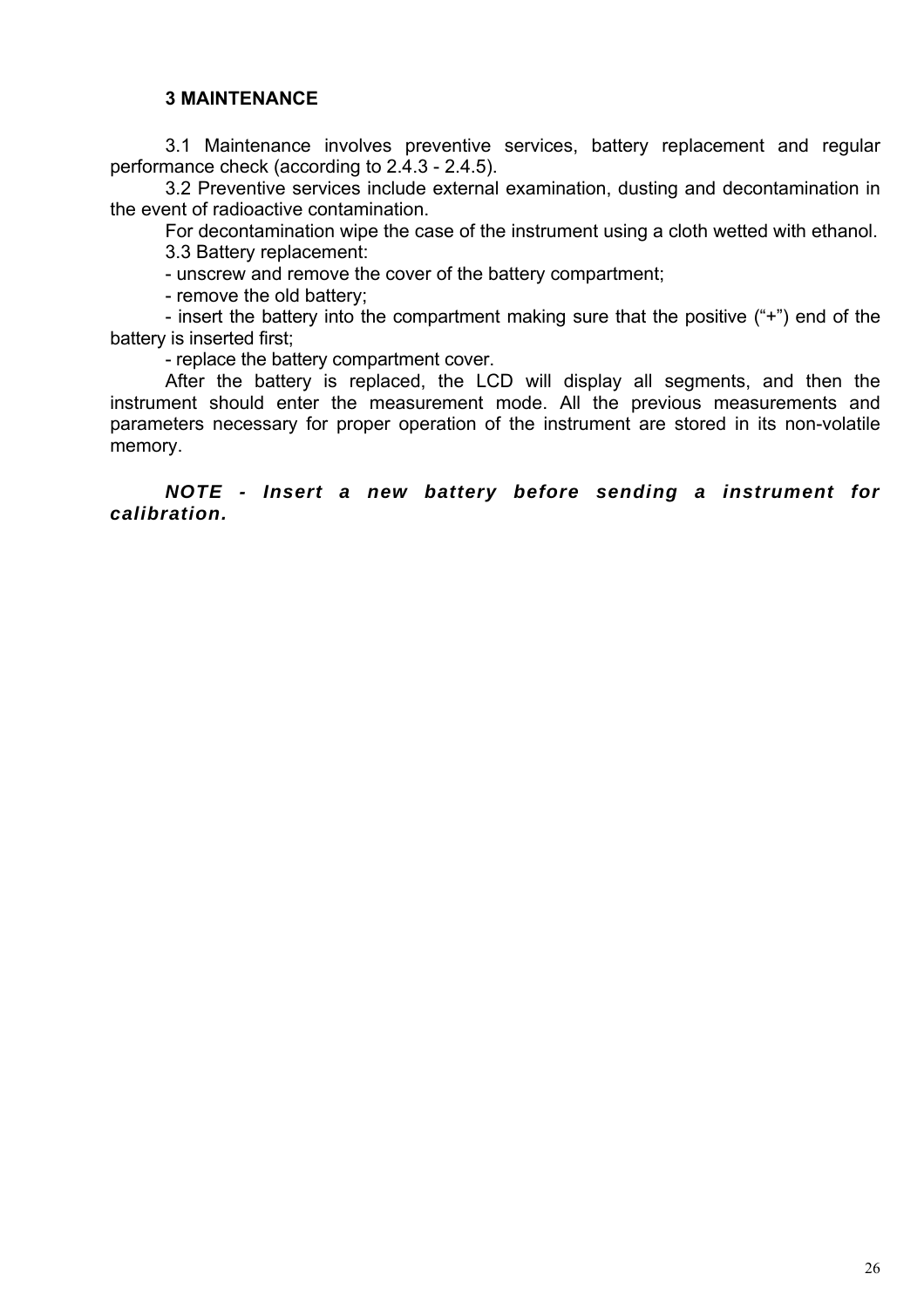## <span id="page-25-0"></span>**4 TROUBLESHOOTING**

The list of possible problems and their solutions are specified in the table 4.1.

Table 4.1

| <b>Problem</b>                                              | <b>Possible cause</b>         | <b>Solution</b>               |  |  |  |  |  |
|-------------------------------------------------------------|-------------------------------|-------------------------------|--|--|--|--|--|
| 1 The LCD indicates "bAt"                                   | Battery discharge             | Replace the battery           |  |  |  |  |  |
| message                                                     |                               |                               |  |  |  |  |  |
| 2 No indications on the LCD                                 | <b>Battery discharge</b>      | Replace the battery           |  |  |  |  |  |
|                                                             | Battery is inserted           | Insert the battery correctly  |  |  |  |  |  |
|                                                             | incorrectly                   |                               |  |  |  |  |  |
| 3 The device does not                                       | Microprocessor error          | Remove the battery and insert |  |  |  |  |  |
| respond to pressing a                                       | condition                     | again after 5 minutes         |  |  |  |  |  |
| button, the LCD indicates                                   |                               |                               |  |  |  |  |  |
| incorrect symbols                                           |                               |                               |  |  |  |  |  |
| 4 The LCD indicates Er1-                                    | Instrument failure            | Return instrument for repair  |  |  |  |  |  |
| Er7                                                         |                               |                               |  |  |  |  |  |
| $N = 1 -$<br>If a defective bettery is used the $\Gamma$ of | F-7 --------- --------------- |                               |  |  |  |  |  |

Note – If a defective battery is used the Er1 – Er7 message may appear.

**A t t e n t i o n ! When the Er1 – Er7 message appear, press any button. When the error message appears for the second time (approximately in 15 minutes) the instrument is not to be used**.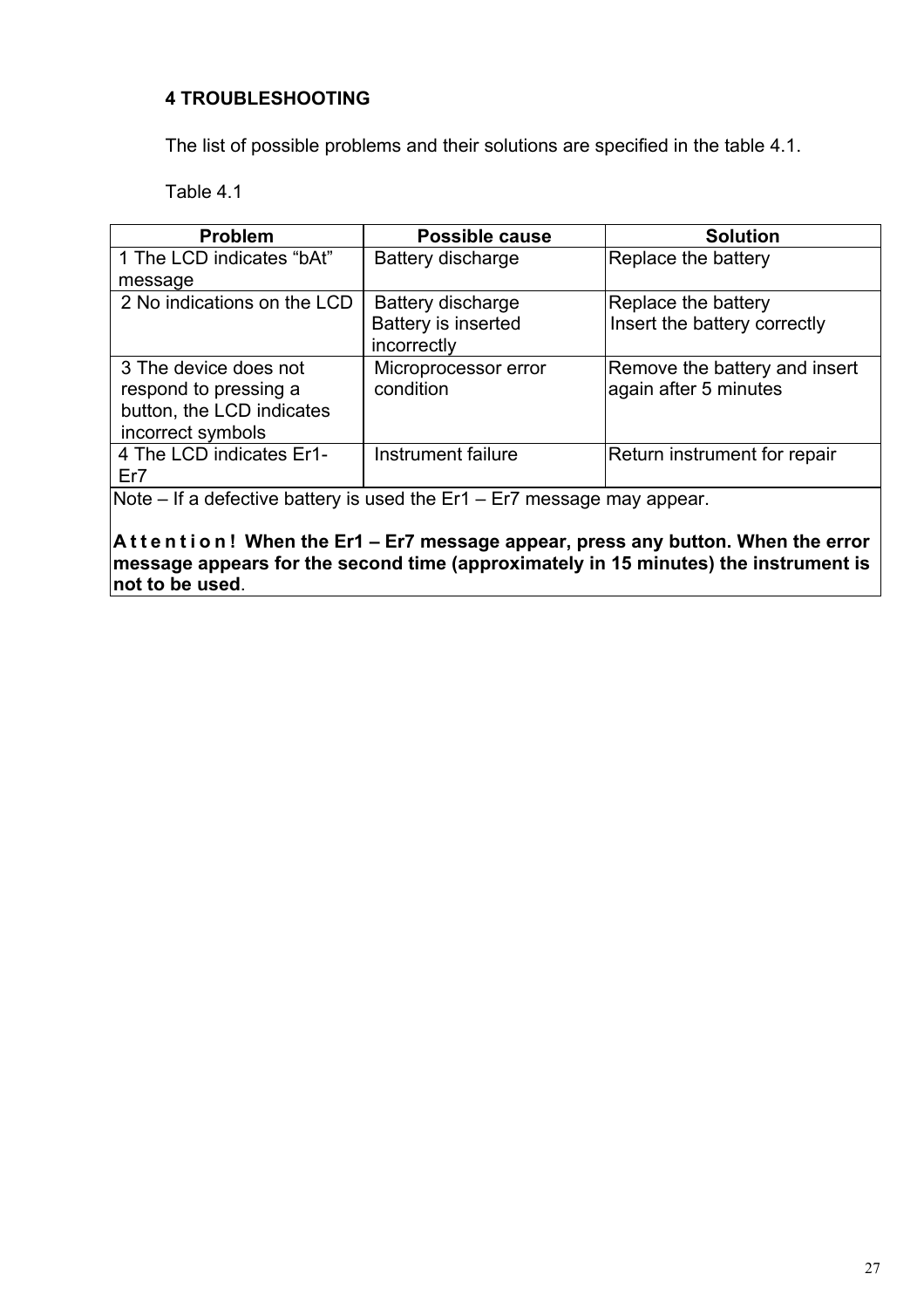## <span id="page-26-0"></span>**5 STORAGE AND SHIPPING**

5.1 Packaged devices may be shipped by any method of closed transport at the air temperature from -50 °C to +50 °.

5.2 Packaged devices should be secured during transport.

5.3 When carried by sea, packaged devices should be sealed in plastic bags with silicagel.

5.4 When carried by air, packaged devices should be placed in sealed compartments.

5.5 Devices should be stored in the manufacturer's package at an air temperature ranging from -15 to +50°C and relative temperature ranging from -15 to +50°C and relative humidity up to 95% at a temperature of 35°C.

5.6 Devices without package should be stored at an air temperature from 10 to 35°C and relative humidity up to 80% at a temperature of 25°C.

5.7 The storage location should be free of dust, chemical vapors, aggressive gases and other substances that may cause corrosion.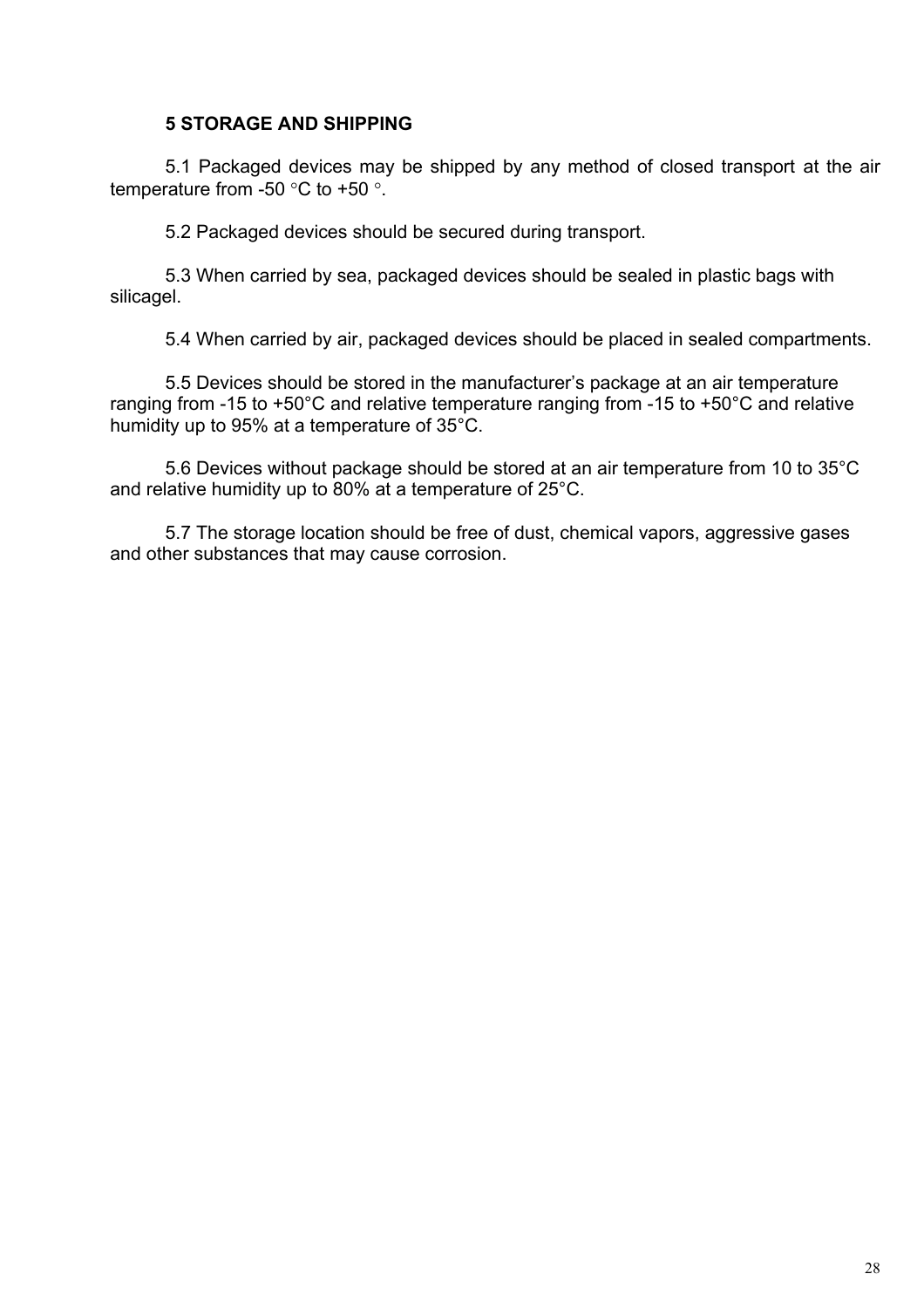## <span id="page-27-0"></span>**6 WARRANTY**

6.1 The manufacturer guaranties that the device meets the requirements of Technical Conditions provided that the customer will observe the guidelines of its use, shipping and storage described in this manual.

6.2 The warranty period of use is 18 months from the date of sale.

6.3 Warranty and after-warranty repair is carried out by the manufacturer or the institutions that have a permission of the manufacturer.

6.4 Warranty does not cover the devices:

- without the operating manual;

- in case of their unauthorized opening;
- with mechanical damages;
- if the requirements of exploitation and storage were not satisfied;

6.5 The warranty period of use is prolonged for a period of warranty repair.

6.6 Warranty does not cover battery replacement.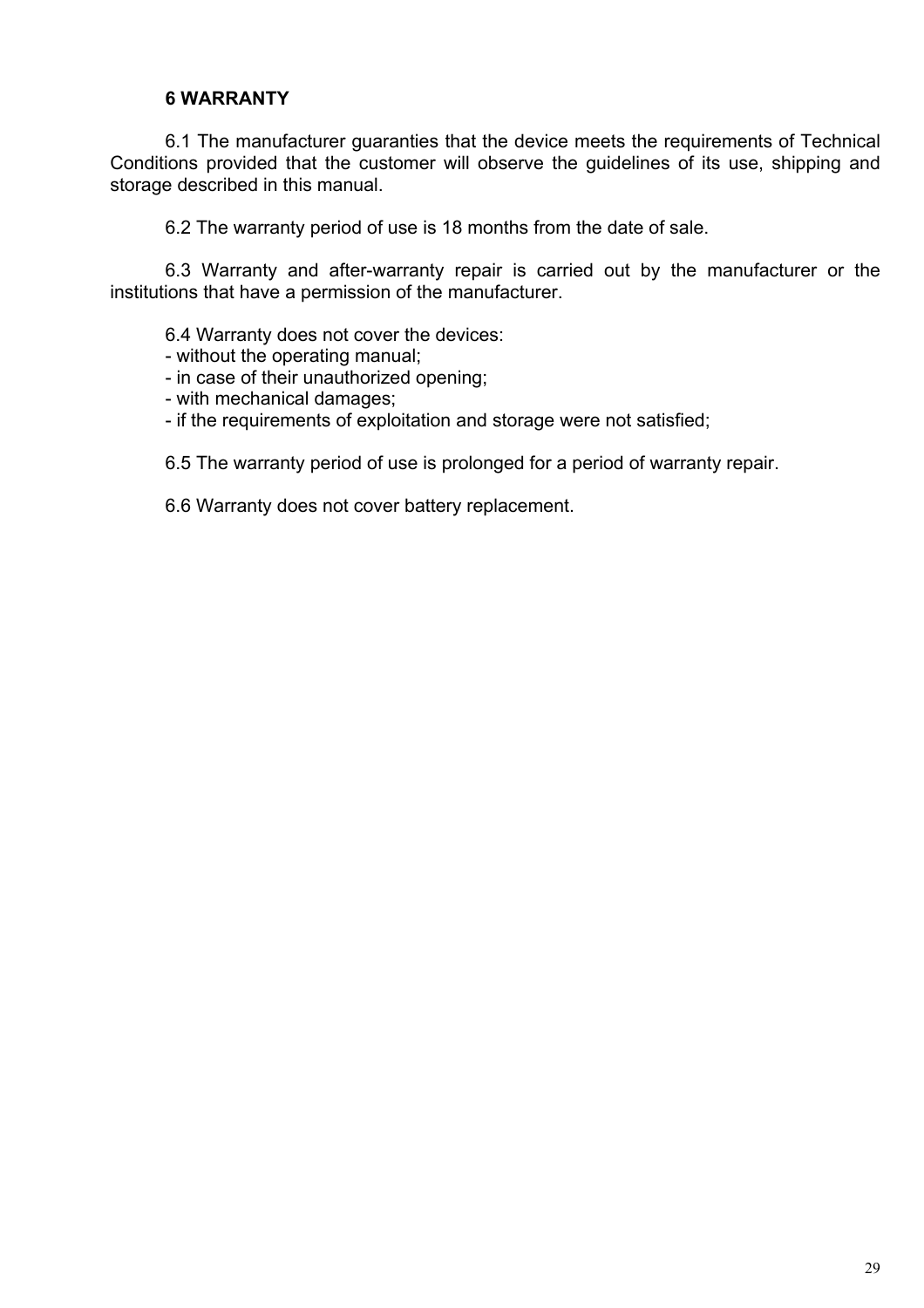## **ATTACHMENT A**  (reference)

## **OVERALL DIMENSIONS, EFFECTIVE CENTER OF THE INSTRUMENT DETECTOR**



Figure A.1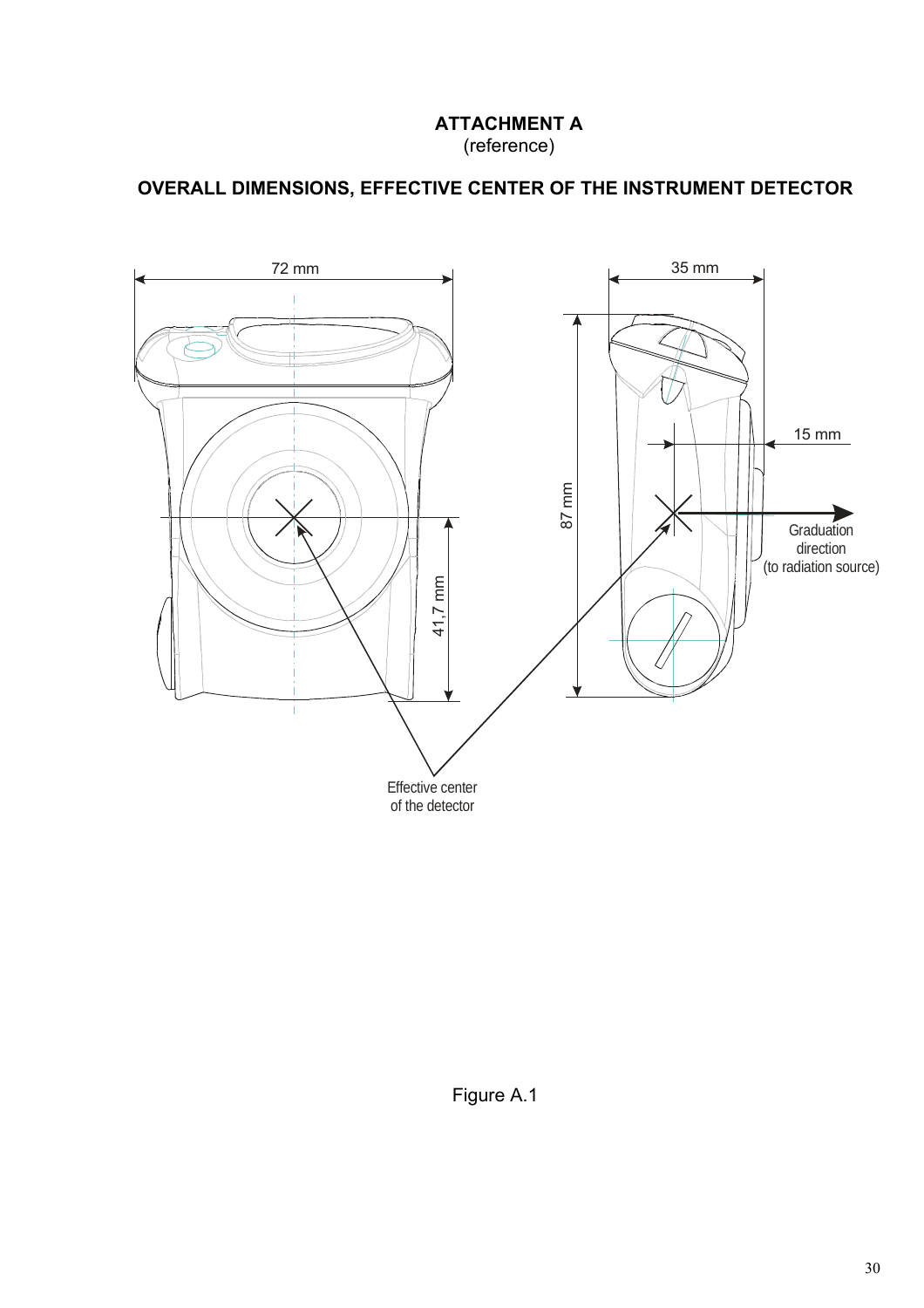## **ATTACHMENT B**  (reference) **DIAGRAM OF INSTRUMENT ROTATION TO MEASURE ANGULAR RESPONSE**



Figure B.1 –Diagram of instrument rotation in horizontal plane



Figure B.2 –Diagram of instrument rotation in vertical plane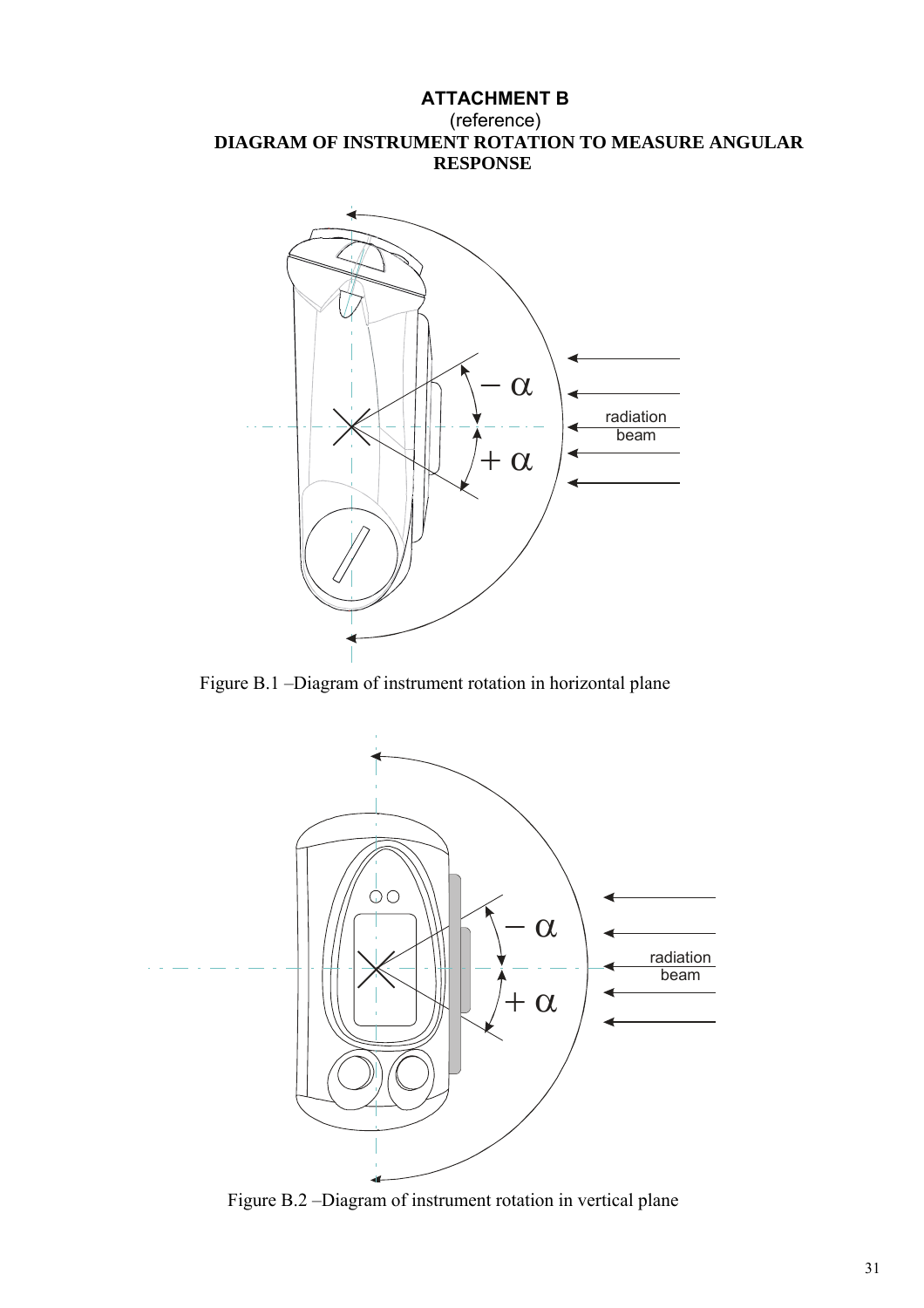

Figure C.1 – for horizontal installation at the phantom (rotation in vertical plane): **1** – 241 Am (59,5 keV); **2** - 137 Cs (662 keV); **3** - 60 Co (1250 keV)



Figure. C2 – for vertical installation at the phantom (rotation in horizontal plane): **1** – 241 Am (59,5 keV); **2** - 137 Cs (662 keV); **3** - 60 Co (1250 keV)